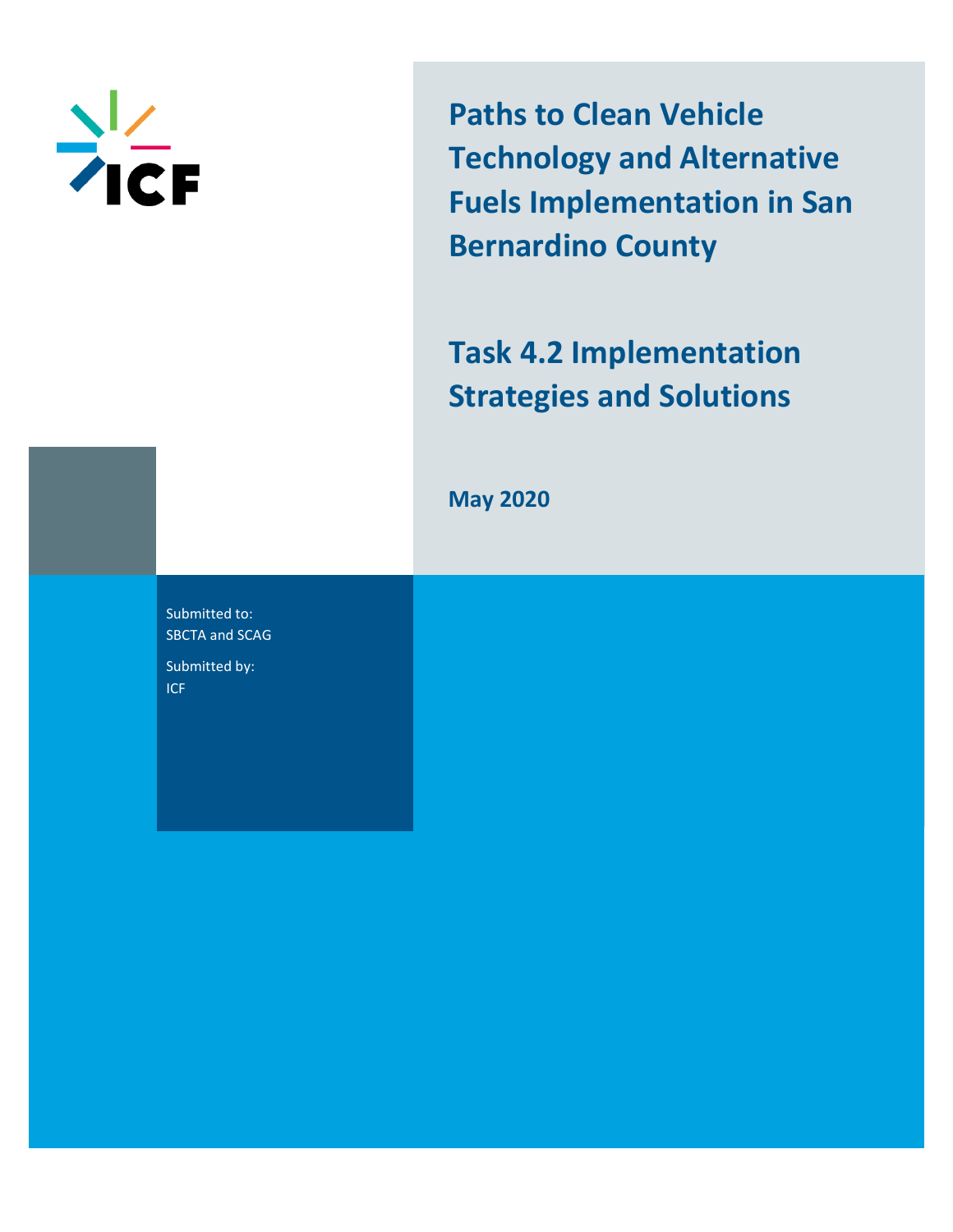# **Table of Contents**

|    | Strategy 6. Establish goals and procure natural gas MD/HD vehicles where appropriate 9                  |  |
|----|---------------------------------------------------------------------------------------------------------|--|
|    |                                                                                                         |  |
|    |                                                                                                         |  |
|    |                                                                                                         |  |
|    |                                                                                                         |  |
|    |                                                                                                         |  |
|    |                                                                                                         |  |
|    | Strategy 12: Streamline EV charging station permitting processes in accordance with AB 1236 12          |  |
|    | Strategy 13: Update and strengthen EV-Ready building codes beyond CALGreen requirements 13              |  |
|    | Strategy 14: Update and strengthen EV-Ready parking and zoning ordinances for new buildings 15          |  |
|    | Strategy 15: Deploy charging infrastructure through existing and pending utility transportation         |  |
|    |                                                                                                         |  |
|    |                                                                                                         |  |
|    | Strategy 17: Advocate for new and existing programs and policies that advance EVs at the state level 16 |  |
|    | Strategy 18: Engage disadvantaged and low-income communities on the benefits of EVs 17                  |  |
|    | Strategy 19: Develop a Climate Action Plan (CAP) that prioritizes clean vehicles and fuels 18           |  |
|    |                                                                                                         |  |
|    | Strategy 20: Streamline EV charging station permitting processes in accordance with AB 1236 19          |  |
|    | Strategy 21: Educate and enroll fleet customers in beneficial electricity rate plans  19                |  |
|    | Strategy 22: Advocate for programs and policies that advance MD/HD EVs at the state level 20            |  |
|    | Strategy 23: Update and streamline permitting requirements for hydrogen fueling stations  21            |  |
|    | Strategy 24: Update and streamline permitting requirements for natural gas fueling stations 21          |  |
|    | Strategy 25: Encourage clean trucks through permitting of warehouses and industrial facilities 22       |  |
|    | Strategy 26: Invest in knowledge maintenance on emerging clean vehicle technologies 22                  |  |
| 5. |                                                                                                         |  |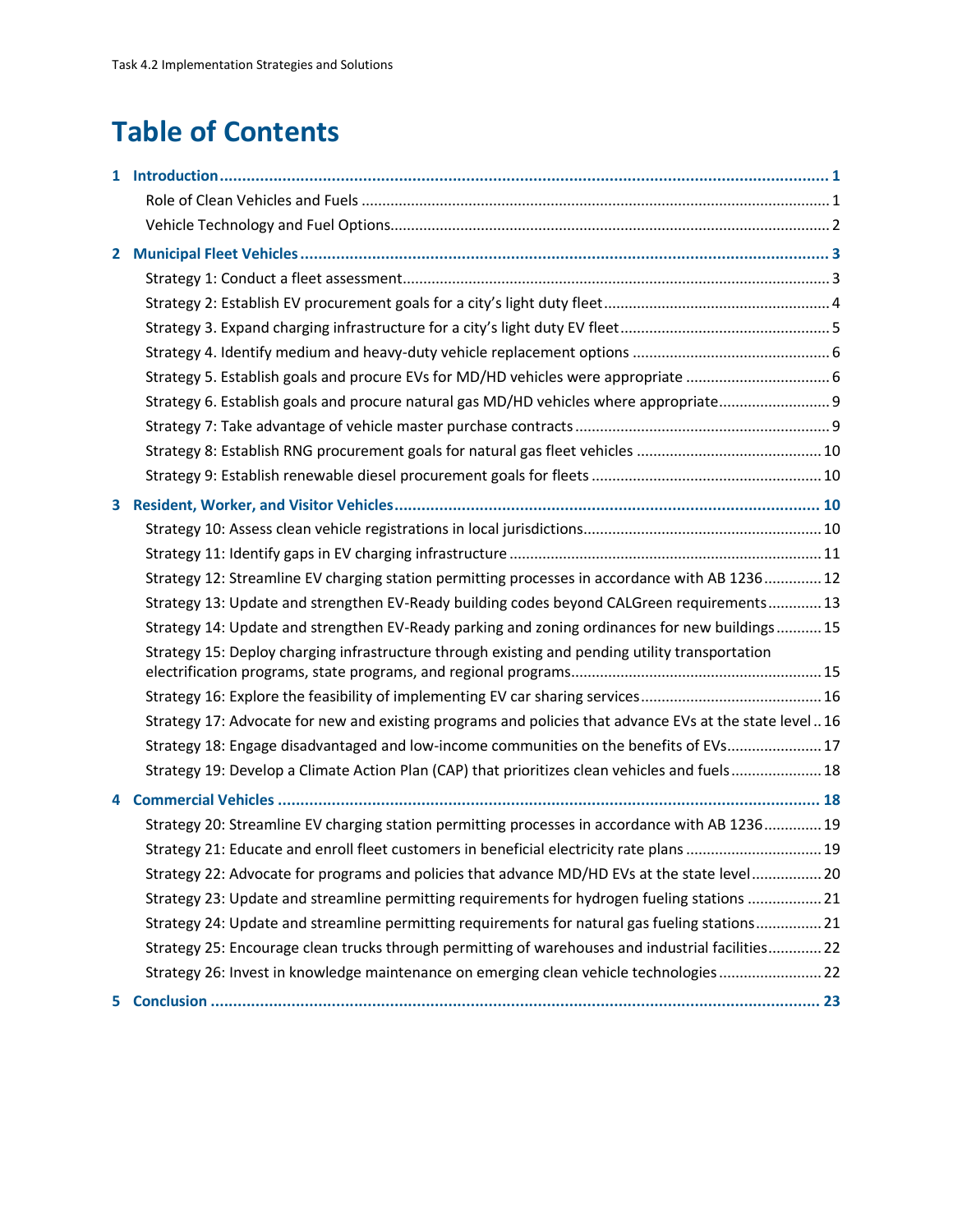# **1 Introduction**

Local governments in San Bernardino County are called on to address the twin challenges of air pollution and climate change. Air pollution, particularly ground-level ozone (smog), leads to a variety of health problems for County residents, as documented through extensive research.<sup>1</sup> Because the region does not meet federal air quality standards, air pollution also threatens future federal transportation funding. Climate change has contributed to a variety of recent problems plaguing the region including drought, wildfires, heat waves, heavy rains, and mudslides. Projections show these effects will continue and worsen in the coming years, with major implications for the region's economy, environment, and quality of life.<sup>2</sup> Local governments in San Bernardino County are supporting state-led efforts limit the impacts of climate change.

The transportation sector is a major contributor to the emissions that cause both air pollution and climate change. Motor vehicles are responsible for nearly half of the nitrogen oxide (NOx) emissions that lead to smog formation in the region and approximately one-third of the greenhouse gas (GHG) emissions associated with climate change.

### **Role of Clean Vehicles and Fuels**

The widespread adoption of clean vehicles and fuels is necessary to support the achievement of San Bernardino County's air quality and climate goals. Despite the progress made to support the deployment of these technologies, a variety of barriers have limited the penetration of alternative vehicles and fuels to date including vehicle purchase costs, fueling infrastructure availability and costs, lack of customer awareness, perceptions of vehicle performance, and uncertainty surrounding technology development and regulation. This memo identifies preliminary strategies and solutions to help local governments overcome these barriers and thereby advance clean vehicles and fuels in San Bernardino County. These strategies focus primarily on actions that local and regional public agencies can pursue.

As a framework for considering clean vehicle and fuel implementation strategies, it is helpful to group vehicles and associated strategies into the following three categories:

- **Municipal fleet vehicles** vehicles owned and operated by local governments.
- **Resident, worker, and visitor vehicles** primarily light-duty vehicles driven by those who live or work in the County
- **Commercial vehicles** primarily heavy-duty vehicles operated by or serving businesses in the County

The remainder of this memo is organized around these three categories, recognizing that there may be some overlap in term of the types of vehicles addressed by a particular strategy.

<sup>1</sup> South Coast Air Quality Management District, *Final 2016 Air Quality Management Plan*, March 2017.

<sup>2</sup> California Air Resources Board, *California's 2017 Climate Change Scoping Plan*, November 2017.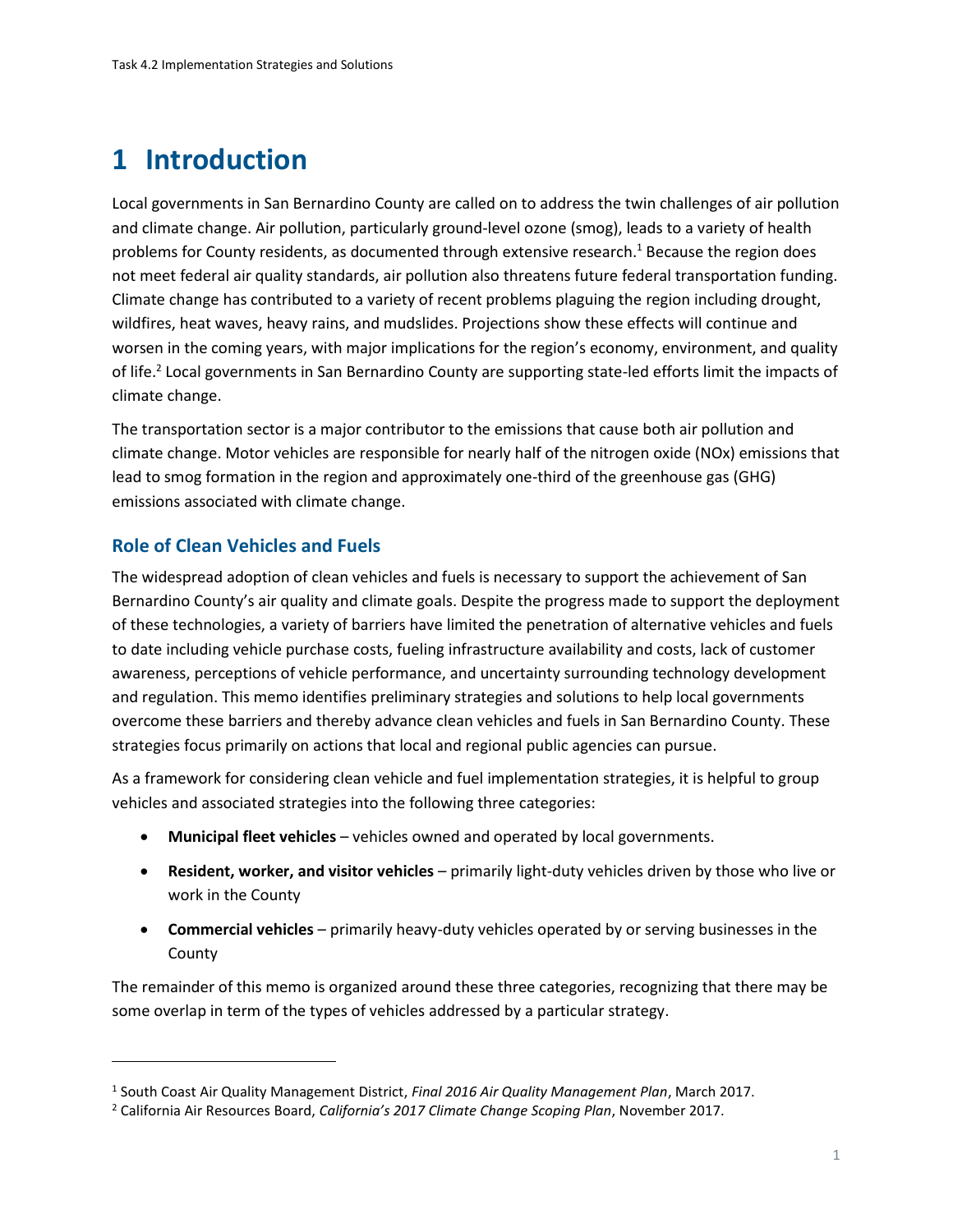## **Vehicle Technology and Fuel Options**

There are many options for advanced technology and alternative fuel vehicles that can reduce emissions as compared to conventional gasoline and diesel vehicles. These options are discussed in the Task 3 report and listed in Table 1.

| <b>Table 1. List of Clean Vehicle and Fuel Options</b> |  |  |  |
|--------------------------------------------------------|--|--|--|
|--------------------------------------------------------|--|--|--|

| Light-duty vehicle and fuel options | Medium- and heavy-duty vehicle and fuel options |
|-------------------------------------|-------------------------------------------------|
| Battery electric vehicle            | Battery electric vehicle                        |
| Plug-in hybrid electric vehicle     | Plug-in hybrid electric vehicle                 |
| Fuel cell vehicle                   | Fuel cell vehicle                               |
| Natural gas vehicle                 | Natural gas vehicle                             |
| E85 flexible fuel vehicle           | Renewable natural gas                           |
|                                     | Propane                                         |
|                                     | <b>Biodiesel</b>                                |
|                                     | Renewable diesel                                |

The clean vehicle options vary widely in terms of the level of technology readiness and commercial availability, as well as their emissions benefits. At this point, no one can say for certain which technologies and fuels will win out in the marketplace and prove to be the best option for vehicle owners in the long run. This uncertainty creates a dilemma for local governments, who may be eager to support the transition to clean vehicles and fuels but are wary about investing in vehicles and fueling infrastructure that may be obsolete in the future. While this uncertainty calls for careful planning and analysis before devoting municipal resources, it does not warrant inaction. Local governments can make well-informed decisions today that carry little risk of obsolete technologies and stranded assets.

For light-duty vehicles, it is abundantly clear that electric vehicles (including battery electric and plug-in hybrid electric) are the right choice. The price of EVs is declining, the number of commercial offerings is expanding significantly, and the emissions benefits are clear. More than 150,000 EVs were sold in California in 2019, or approximately 8 percent of total vehicle sales. In contrast, fuel cell vehicles (FCVs) face a much more uncertain future for the light-duty sector. Only about 2,000 FCVs were sold in California in 2019. Globally, EV sales were 300 times higher than FCV sales (2.2 million vs. 7,500) in 2019. While FCVs may have important niche applications in the future, at this stage it would be risky for local governments to invest in this option. E85 flexible fuel vehicles (FFVs) have been around since the late 1990s, and there are currently more than 1 million registered in California. But manufacturers have significantly reduced FFV production in recent years, as both consumer and regulator preferences have shifted to EVs.

For medium- and heavy-duty vehicles, the outlook is much less clear. Electric vehicle options for trucks are limited, vehicle prices are high, and the technology is not currently suitable for some applications (e.g., long-haul combination trucks). CARB's Advanced Clean Truck Rule will help to drive growth in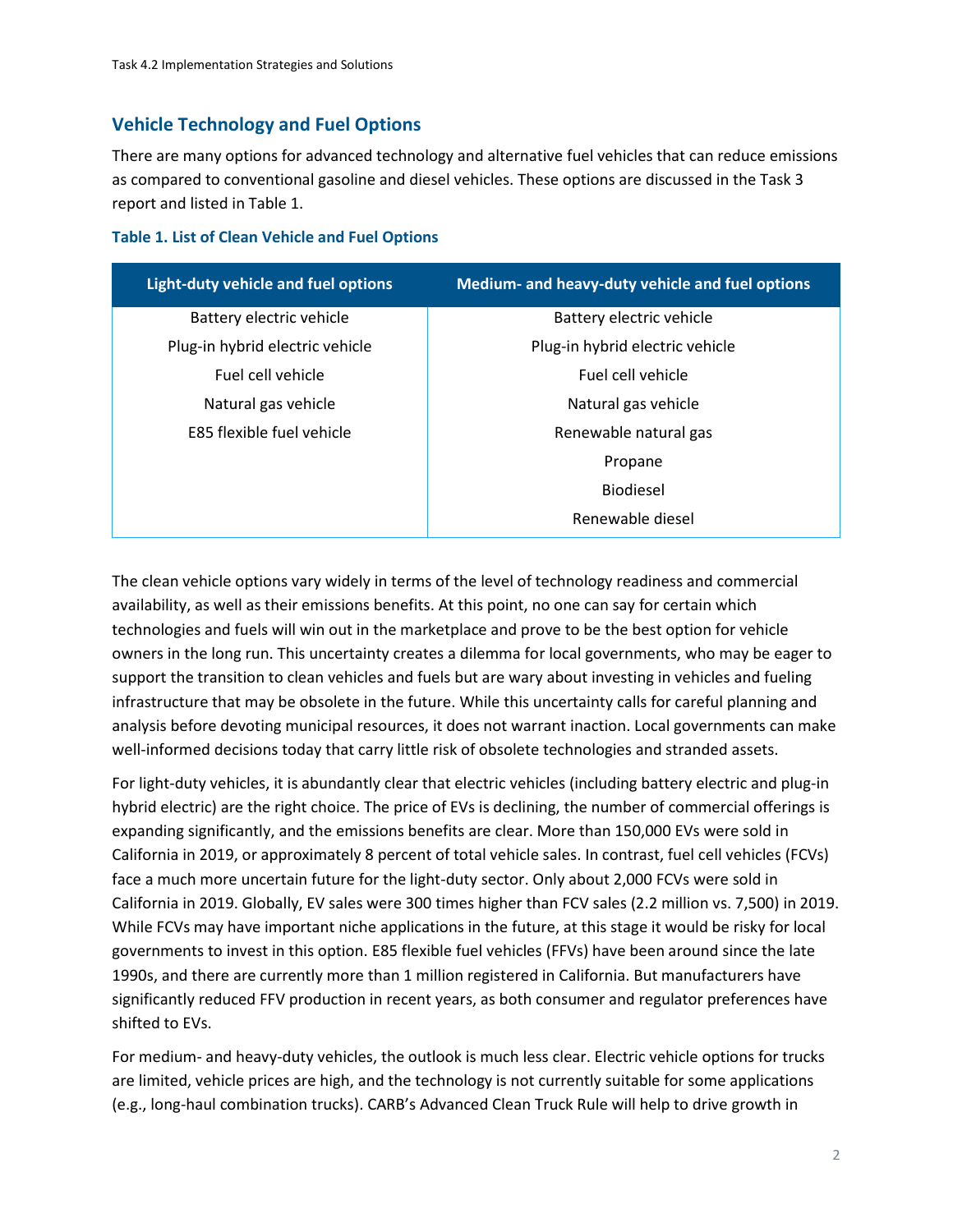electric trucks, but even that regulation calls for only 15 percent of new sales to be electric for Class 2B-3 and Class 8 combination trucks by 2030. That said, many regulatory agencies and industry observers believe that EVs will be the technology of choice in the long-term. Fuel cell technology is being explored for heavy trucks and may offer a viable alternative in some situations. However, the cost of future FCVs is uncertain because, other than transit buses, medium- and heavy-duty FCV deployments have primarily been limited to demonstration projects, and fueling infrastructure cost is likely to be the most significant barrier to the development of the medium- and heavy-duty FCV market. Natural gas vehicles are currently available for many medium- and heavy-duty vehicle applications, and by using renewable natural gas (RNG), these vehicles can dramatically lower both NOx and GHG emissions. Many industry observers believe natural gas will remain an attractive alternative for some applications for at least the next decade or two. Renewable diesel provides an opportunity to reduce GHG emissions from the existing fleet of diesel vehicles without modification. This variety of options and uncertainty in the nearterm has been described as the "messy middle". For the next 10-20 years, a number of different technologies and fuels will offer the optimized solution for medium- and heavy-duty vehicles, while in the long-run, electric powertrains are expected to dominate the marketplace.<sup>3</sup>

# **2 Municipal Fleet Vehicles**

If local governments in San Bernardino County seek to maximize the use of clean fuels and technologies for vehicle operating in the region, it is important that they lead by example. Local governments can play an important role in maximizing the deployment of cleaner transportation technologies. Government fleets contain just a small fraction of the total vehicle population that operates in the County. But government fleets have historically been leaders in the use of low-emission fuels and vehicles. By adding these vehicles to municipal fleets, cities help to reduce emissions, develop markets for the clean technologies, and demonstrate their environmental stewardship to the private sector.

### **Strategy 1: Conduct a fleet assessment**

A first step in local government fleet greening is to conduct a fleet assessment to identify the best opportunities to replace gasoline and diesel vehicles that are being retired with alternative fuel vehicles. This starts with documenting a city's current fleet, including the number of vehicles of each type and fuel, vehicle annual mileage, fuel consumption, and fueling location(s). Establishing a baseline for fuel use and fuel expenditures will help a city identify opportunities for improvement and allow the city to track progress over time. If city vehicles do not re-fuel at a centralized location, the city might need to implement new record-keeping procedures to track fuel purchasing.

When upgrading their own fleets, understanding the cost implications of fleet greening is critical. Many alternative fuel vehicles carry a higher up-front purchase price but have lower operating costs. A city should conduct a total cost of ownership (TCO) analysis, taking into account purchase price, any

<sup>3</sup> North American Council for Freight Efficiency, Guidance Report: Viable Class 7/8 Electric, Hybrid and Alternative Fuel Tractors, 2019[. https://nacfe.org/report-library/guidance-reports/](https://nacfe.org/report-library/guidance-reports/)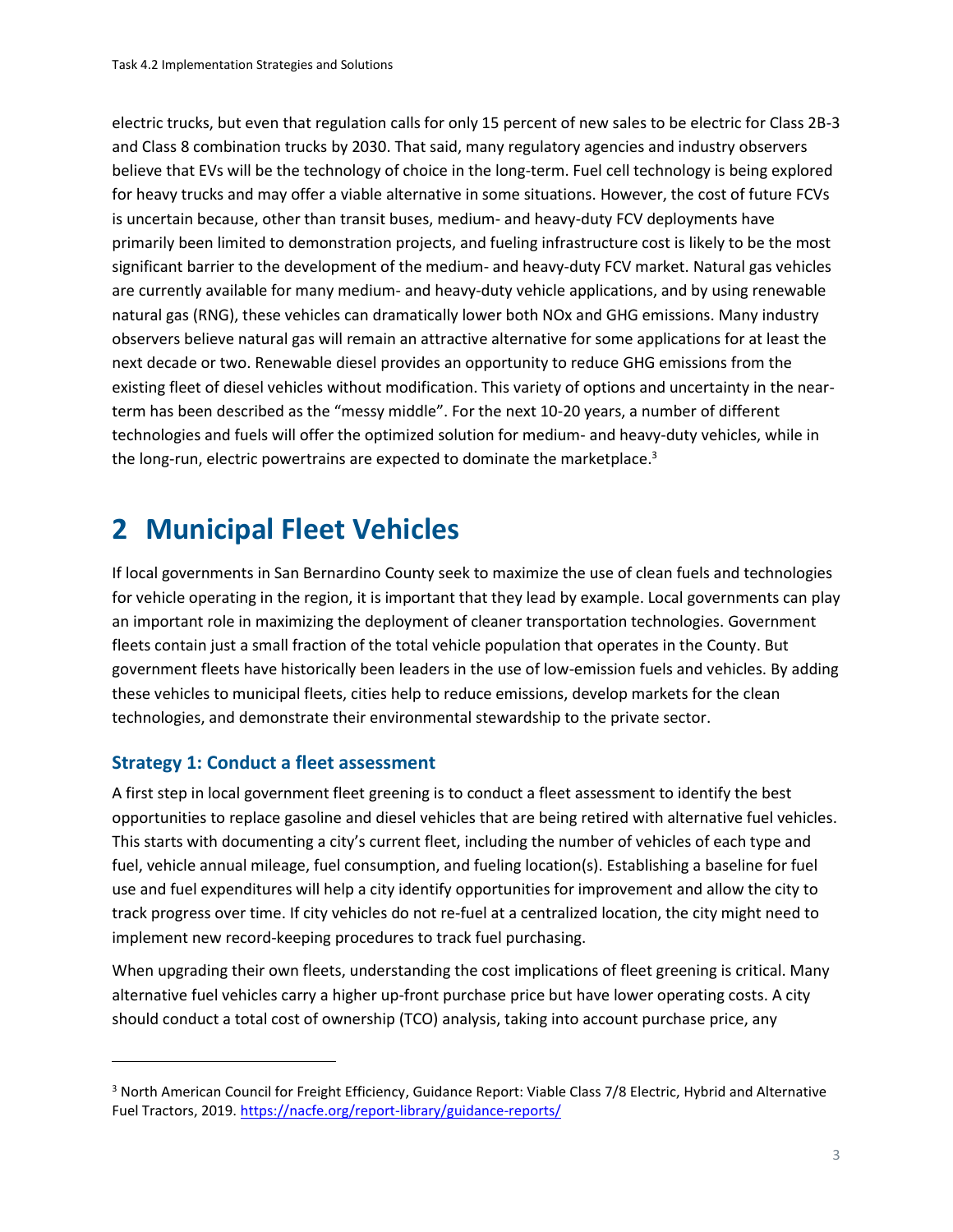incentives available, resale value, fuel costs, and maintenance costs. The figure below shows an example of the results of a TCO analysis for a hypothetical electric vs. diesel medium-duty truck.



**Figure 1. Example of Total Cost of Ownership Analysis**

Information on vehicle purchase prices can be obtained truck dealers, trade groups, or other research reports (such as those listed in Strategy 4 below). Estimating the change in fueling costs can be challenging because of differences in units of measurement, differences in fuel economy for alternative fuel vehicles, and changes in both tax incentives and market prices that make it difficult to accurately forecast fuel prices. The U.S. Department of Energy's Clean Cities *Alternative Fuel Price Report* comes out every 3 months and provides up-to-date information on the price of alternative fuels in the United States in relation to gasoline and diesel prices. Alternatives to gasoline and diesel differ in their energy content, which also needs to be considered when evaluating fuels. For example, 85% ethanol (E85) currently costs less per gallon than gasoline, but because ethanol has about 35% less heating value than gasoline, the effective price of E85 is higher than gasoline.

### **Strategy 2: Establish EV procurement goals for a city's light duty fleet**

As discussed in Section 1, EVs are the recommended choice for replacement light-duty gasoline vehicles. City and County governments can accelerate the adoption of EVs through leadership by example and procure EVs for their own fleets. Local governments can establish goals for the purchase of EVs in the near-term, potentially extending and increasing through 2030 and beyond. Procurement targets are advantageous because they are directly within local governments' control, provide local governments with firsthand experience owning and operating EVs, and potentially allow for significant fuel and maintenance cost savings over the life of the vehicles. As a complementary measure, local governments can update procurement guidance to require justification for the purchase of non-EVs.

Source: *Preparing To Plug In Your Fleet*. Prepared by the Edison Electric Institute, October 2019.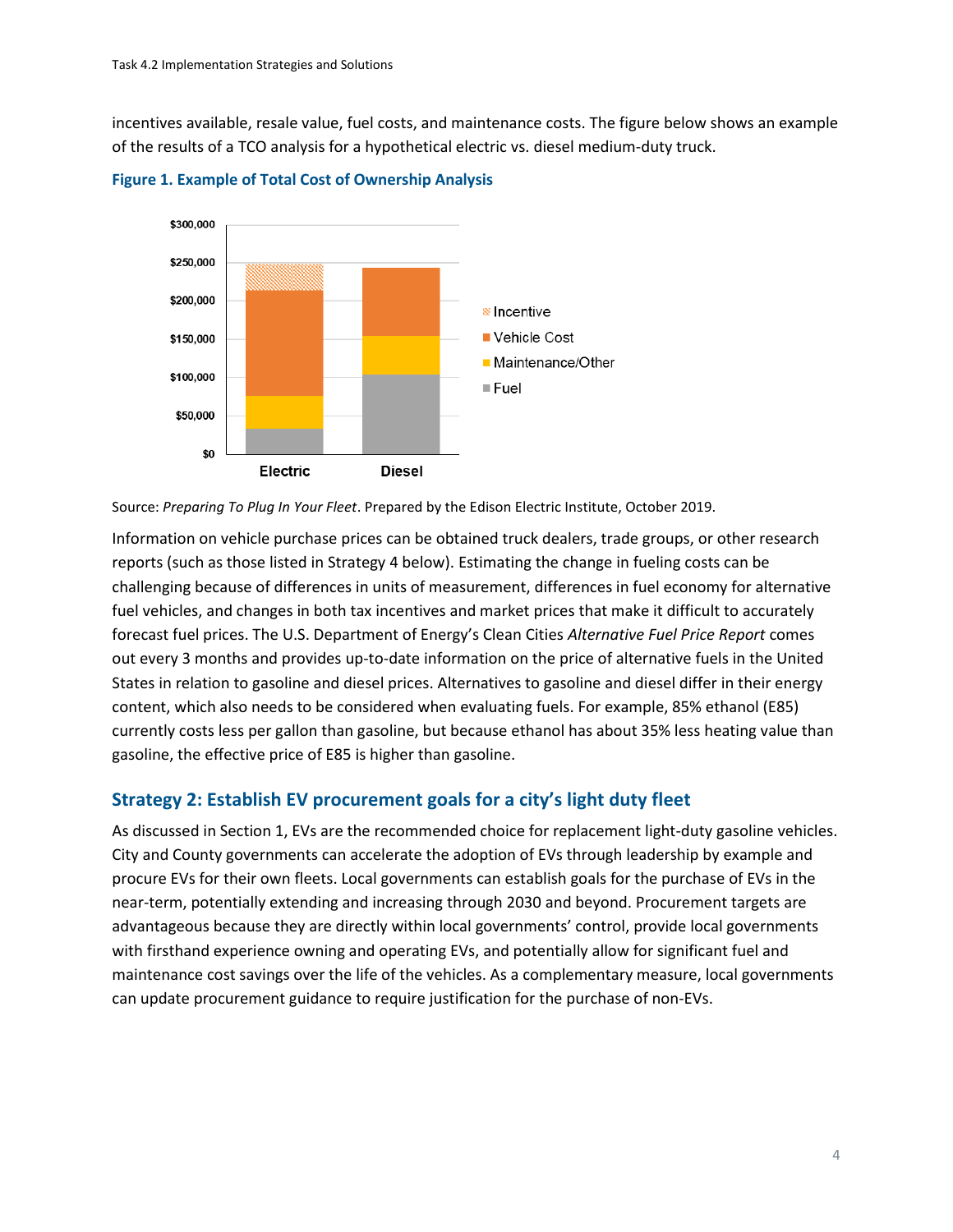The California Air Resources Board's (CARB) CVRP for Fleets offers incentives for the purchase or lease of up to 30 eligible EVs annually for local, State, and tribal government entities.<sup>4</sup> Moreover, many cities have already made commitments to accelerate the electrification of their light-duty fleets. For example, the City of Sacramento has established a comprehensive Fleet Sustainability Policy that required a minimum of 50% of light-duty vehicles purchased in 2018 to be zero-emission vehicles and a minimum of 75% by 2020.<sup>5</sup> Cities can also use State fleet procurement goals as a baseline: Executive Order B-16-2012 directed state agencies to make 10 percent of new vehicle sales electric by 2015 and 25 percent by 2020.<sup>6</sup> More recently, the Governor's Office of Business and Economic Development stated a new goal of 100 percent EV purchases by 2030 – with the exception of certain vehicle types.<sup>7</sup>

## **Strategy 3. Expand charging infrastructure for a city's light duty EV fleet**

Cities must accommodate additional EVs with corresponding investments in fleet charging infrastructure. Fleet managers should seek to deploy charging stations that meet the performance requirements and duty cycles of the EV fleet while minimizing costs. For vehicles used regularly during daytime hours, Level 2 (L2) charging stations will likely allow for these vehicles to be fully charged overnight at centralized depots. For vehicles that are used infrequently or travel short distances daily, Level 1 (L1) charging stations may be appropriate for recharging vehicles overnight. Installation of Direct Current Fast Charging (DCFC) stations can be significantly more expensive than L1 or L2 charging options and may be considered as a backup option. Alternatively, city fleets could leverage the existing public DCFC stations in San Bernardino County in cases where refueling is necessary. As fleets deploy charging infrastructure to meet their near-term needs, fleet managers may consider "futureproofing" their parking sites by making electrical upgrades necessary to support future charging station deployments. This approach to fleet planning could generate long-term savings when higher penetrations of EVs are incorporated into city fleets. Southern California Edison's (SCE) Charge Ready EV charging station incentive program is no longer accepting applications, but opportunities for additional incentives may become available in the near future with SCE's proposed Charge Ready 2 program.<sup>8</sup> South Coast Air Quality Management District (SCAQMD) is also implementing a rebate program for EV charging stations deployed at government and non-profit sites in the City of San Bernardino.<sup>9</sup> CARB's Low Carbon Fuel Standard (LCFS) can also generate additional revenue streams from the use of electricity as transportation fuel. For example, the Orange County Transit Authority's fleet reported the LCFS covered the cost of fuel and generated a \$3 million surplus for the authority over 3 years.<sup>10</sup>

<sup>4</sup> <https://cleanvehiclerebate.org/eng/fleet/public-agencies>

<sup>5</sup> [https://www.cityofsacramento.org/-/media/Corporate/Files/Public-Works/Fleet/FleetSustainabilityPolicy-00-](https://www.cityofsacramento.org/-/media/Corporate/Files/Public-Works/Fleet/FleetSustainabilityPolicy-00-Policy-Procedure-Cover.pdf?la=en) [Policy-Procedure-Cover.pdf?la=en](https://www.cityofsacramento.org/-/media/Corporate/Files/Public-Works/Fleet/FleetSustainabilityPolicy-00-Policy-Procedure-Cover.pdf?la=en)

<sup>6</sup> <https://www.ca.gov/archive/gov39/2012/03/23/news17472/index.html>

<sup>7</sup> <https://static.business.ca.gov/wp-content/uploads/2019/12/2018-ZEV-Action-Plan-Priorities-Update.pdf>

<sup>8</sup> <https://www.sce.com/business/electric-cars/Charge-Ready>

<sup>&</sup>lt;sup>9</sup> [https://www.driveclean.ca.gov/Calculate\\_Savings/Incentives.php](https://www.driveclean.ca.gov/Calculate_Savings/Incentives.php)

<sup>&</sup>lt;sup>10</sup> The fleet also includes medium and heavy-duty vehicle[s https://www.act-news.com/news/generate-revenue](https://www.act-news.com/news/generate-revenue-with-clean-fuels-lcfs/)[with-clean-fuels-lcfs/](https://www.act-news.com/news/generate-revenue-with-clean-fuels-lcfs/)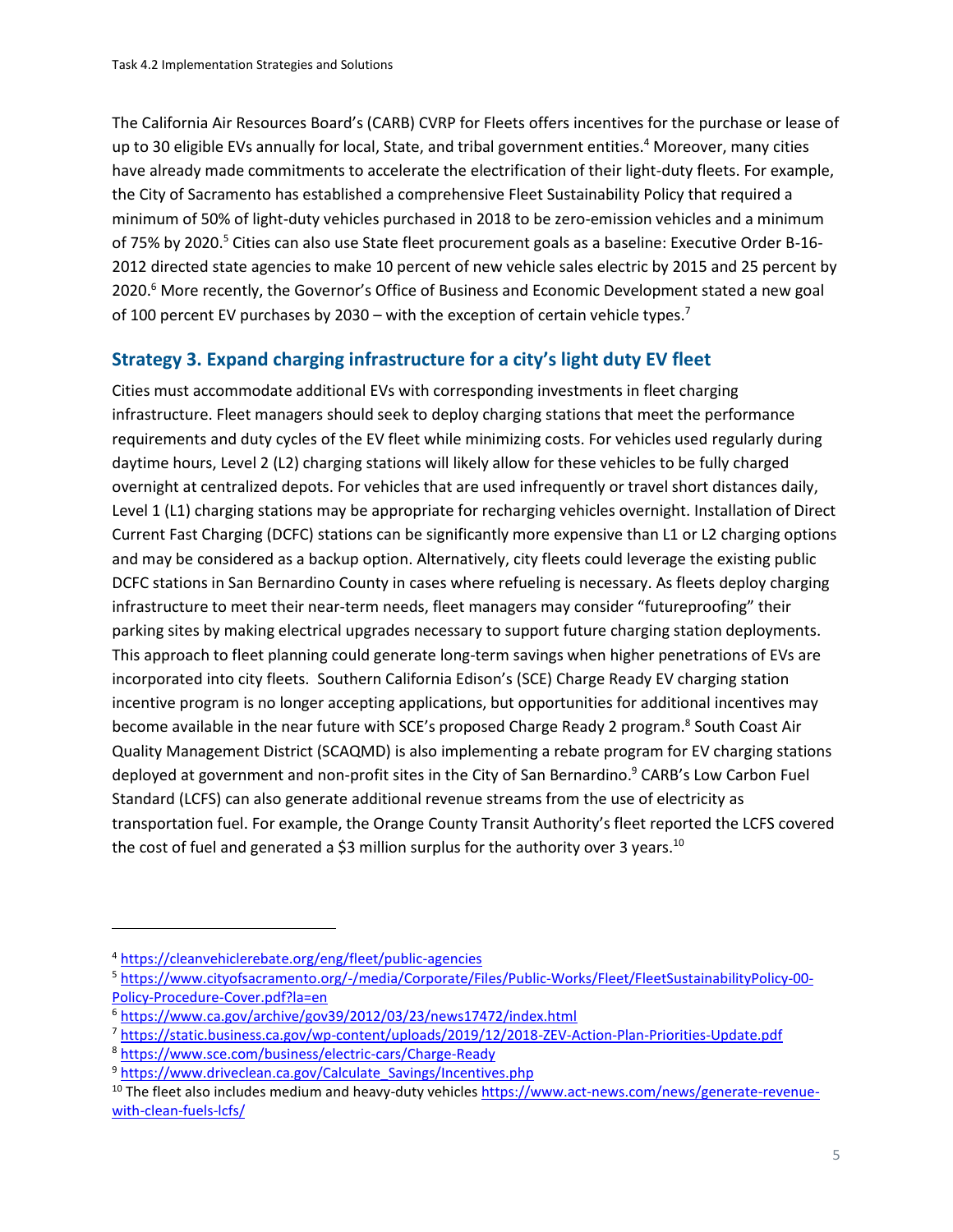## **Strategy 4. Identify medium and heavy-duty vehicle replacement options**

As discussed in Section 1, the appropriate clean vehicle and fuel options for medium- and heavy-duty vehicles (MD/HD) are not as clear as with light-duty vehicles. But feasible options exist for nearly every MD/HD vehicle type. Local governments should explore these options, identify appropriate choices, and integrate these vehicles into fleet purchasing decisions. To learn more about options for MD/HD vehicles, the Department of Energy's Alternative Fuel Data Center ([https://afdc.energy.gov/\)](https://afdc.energy.gov/) is a good starting point. It provides an unbiased overview of vehicle technologies and fueling infrastructure, and includes links to other resources. More detailed descriptions of clean vehicle technologies and fuels are available in other documents. Some of these are developed by entities affiliated with a specific industry group, and readers should therefore understand that the document reflect biases towards a particular technology or fuel. Resources include:

- Edison Electric Institute, Preparing to Plug In Your Fleet, 2019. [www.eei.org/issuesandpolicy/electrictransportation/Documents/PreparingToPlugInYourFleet\\_FI](http://www.eei.org/issuesandpolicy/electrictransportation/Documents/PreparingToPlugInYourFleet_FINAL_2019.pdf) [NAL\\_2019.pdf](http://www.eei.org/issuesandpolicy/electrictransportation/Documents/PreparingToPlugInYourFleet_FINAL_2019.pdf)
- California Electric Transportation Coalition, Comparison of Medium- and Heavy-Duty Technologies in California, 2019[. https://caletc.com/comparison-of-medium-and-heavy-duty](https://caletc.com/comparison-of-medium-and-heavy-duty-technologies-in-california/)[technologies-in-california/](https://caletc.com/comparison-of-medium-and-heavy-duty-technologies-in-california/)
- North American Council for Freight Efficiency, Guidance Report: Viable Class 7/8 Electric, Hybrid and Alternative Fuel Tractors, 2019.<https://nacfe.org/report-library/guidance-reports/>
- North American Council for Freight Efficiency, Guidance Report: Electric Trucks Where They Make Sense, 2018[. https://nacfe.org/report-library/guidance-reports/](https://nacfe.org/report-library/guidance-reports/)
- Gladstein, Neandross & Associates, Game Changer Technical White Paper: Next Generation Heavy-Duty Natural Gas Engines Fueled by Renewable Natural Gas, 2016. <https://ngvgamechanger.com/>

Once cities have identified candidate replacement options, they should perform a total cost of ownership analysis, as described in Strategy 1.

## **Strategy 5. Establish goals and procure EVs for MD/HD vehicles were appropriate**

For MD/HD vehicle applications that are suitable for electrification, local governments can continue to advance transportation electrification by establishing EV fleet procurement goals and incorporating EVs into purchasing decisions. Several overlapping state and regional incentives can significantly reduce the upfront cost of purchasing EVs and charging equipment, helping to offset a higher initial purchase price. Cities can complete assessments to determine which vehicle types are best suited for electrification and reevaluate procurement options as EV technologies improve; vehicles that run short, predictable routes with access to centralized depot charging may be ideal candidates. Information and best practices for municipal fleets can be shared through SCAQMD, SCAG, SBCTA, and local utilities. Cities may consider using relevant EV sales targets from the pending Advanced Clean Truck Regulation as a procurement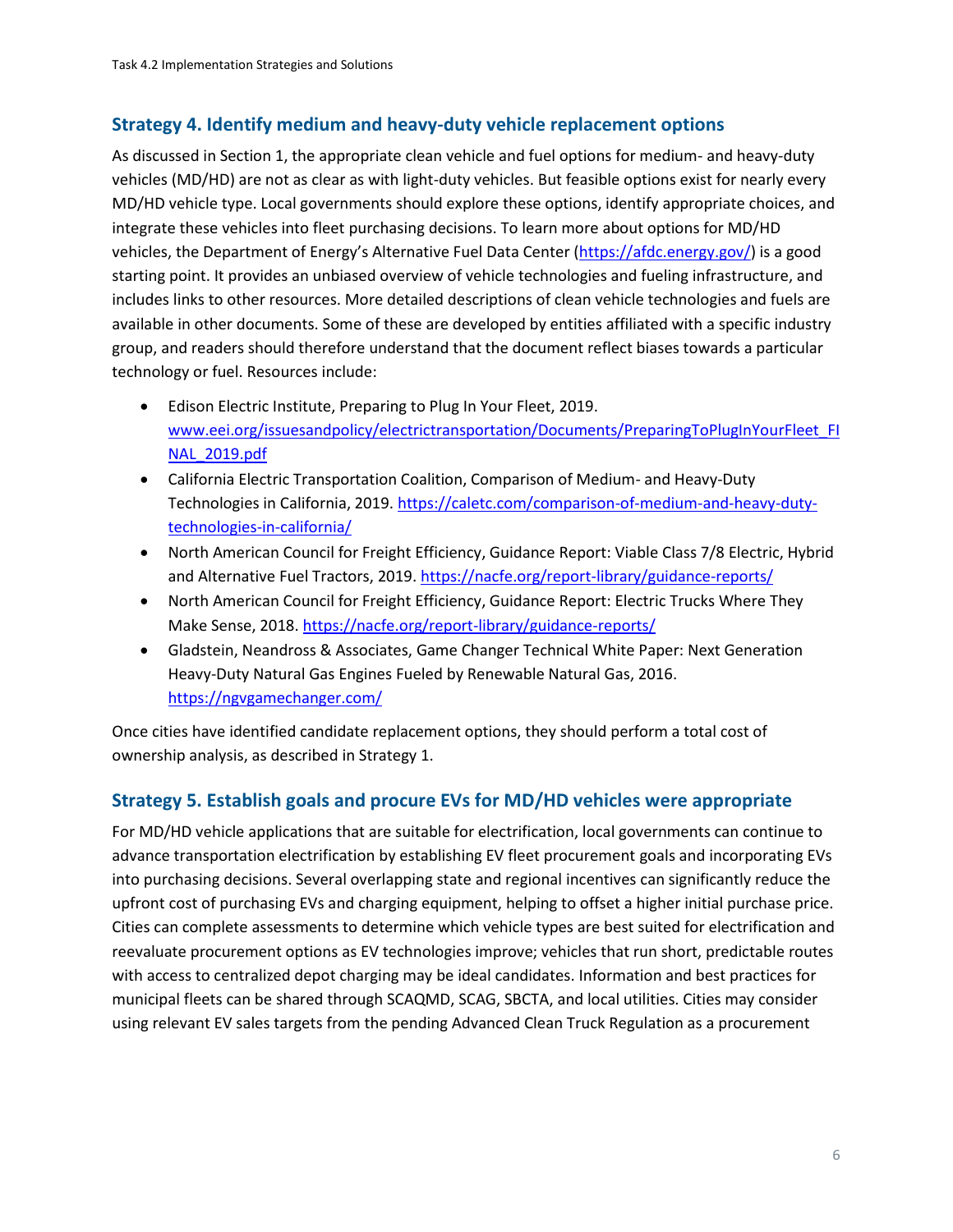target baseline.<sup>11</sup> Transit agencies in the County are required to meet the zero-emission bus provisions established in the Innovative Clean Transit Rule.<sup>12</sup>

| <b>Vehicle Weight Class</b>                                                            | <b>Commercialization Stage</b> |                                           |                         |
|----------------------------------------------------------------------------------------|--------------------------------|-------------------------------------------|-------------------------|
|                                                                                        | Commercially<br>Available      | <b>Limited Commercial</b><br>Availability | Demonstration/Prototype |
| <b>Class 3</b><br>$(10,001-14,000$ lbs.)                                               |                                |                                           |                         |
| <b>Class 4</b>                                                                         | Mini Bus                       |                                           |                         |
| $(14,001 - 16,000$ lbs.)                                                               | City Delivery                  |                                           |                         |
|                                                                                        |                                |                                           |                         |
|                                                                                        |                                | Large Walk In                             |                         |
|                                                                                        |                                |                                           |                         |
|                                                                                        | School Bus                     |                                           |                         |
| <b>Class 7</b>                                                                         |                                |                                           |                         |
| $(26,001-33,000$ lbs.)                                                                 | City Transit Bus               |                                           |                         |
| <b>Class 8</b>                                                                         |                                |                                           |                         |
| $(33,001 +$ lbs.)                                                                      |                                |                                           |                         |
| <b>Class 5</b><br>$(16,001-19,500$ lbs.)<br><b>Class 6</b><br>$(19,501 - 26,000$ lbs.) |                                | Heavy Semi Tractor                        | Semi Sleeper            |

#### **Table 2. Commercialization Stages of Medium and Heavy-Duty Vehicle Technologies**

CARB's Hybrid and Zero-Emission Truck and Bus Voucher Incentive Project (HVIP), CARB's Volkswagen Beneficiary Mitigation Plan, CARB's Air Quality Improvement Program, CEC's Clean Transportation Program demonstration project funding, Caltrans Low Carbon Transit Operations Program, SCE's Charge Ready Transport program, SCAQMD's Carl Moyer Program, and CARB's Low Carbon Fuel Standard all provide various incentives for MD/HD EVs. In many cases, vehicle, infrastructure, and fueling incentives can be stacked such that fleet managers can achieve significant savings relative diesel alternatives. The table below provides more information on State-administered programs available to facilitate the transition to MD/HD vehicles; San Bernardino County and SCAQMD have already participated directly in several of these programs.

<sup>11</sup> <https://ww3.arb.ca.gov/regact/2019/act2019/appa.pdf>

<sup>12</sup> <https://ww3.arb.ca.gov/regact/2018/ict2018/ictfro.pdf>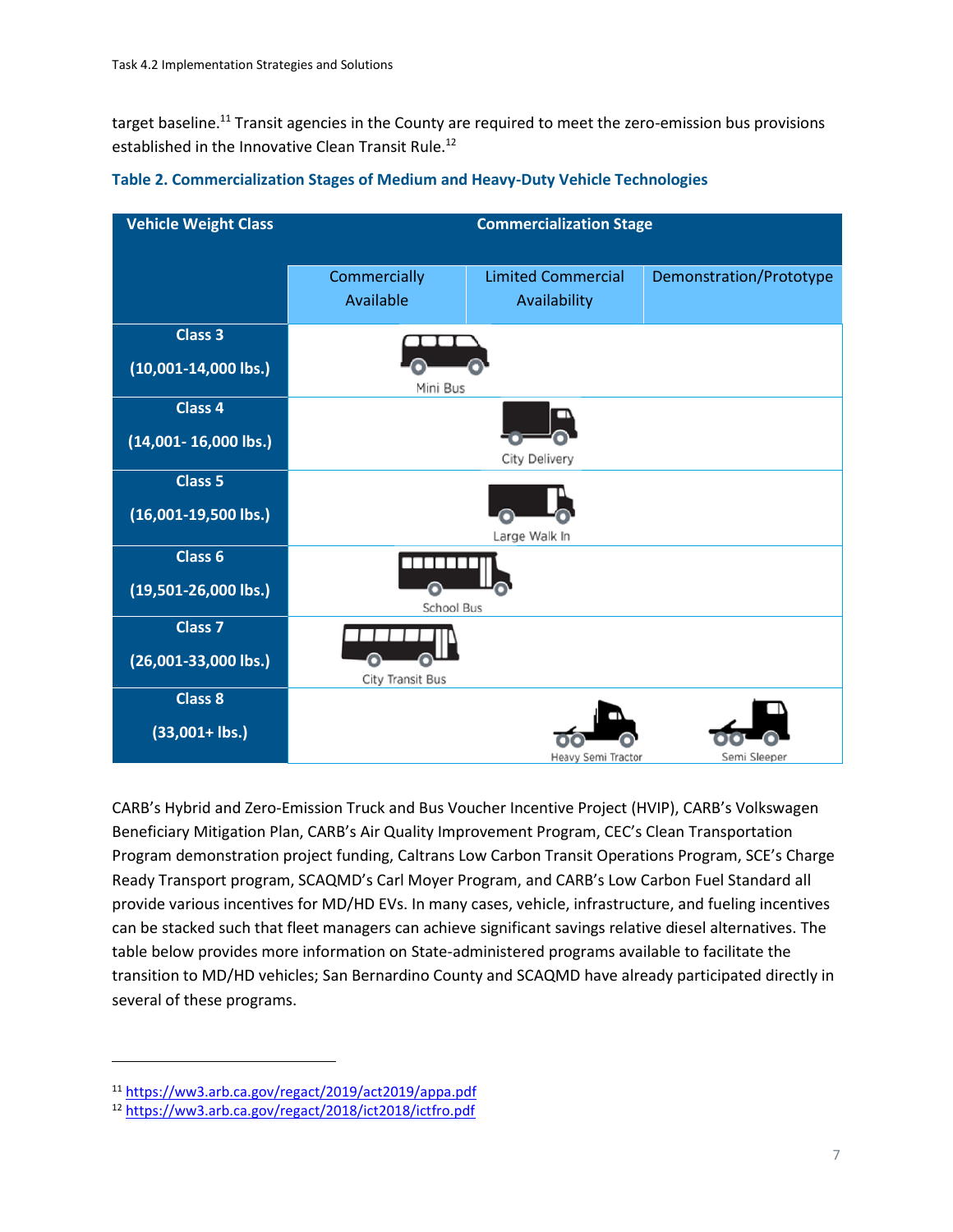## **Table 3. State Agency MD/HD EV Incentive Programs**

| <b>Program Name</b>                                                                                | <b>Lead Agency</b> | <b>Program Description</b>                                                                                                                                                                                                                                                                                                                                                    |
|----------------------------------------------------------------------------------------------------|--------------------|-------------------------------------------------------------------------------------------------------------------------------------------------------------------------------------------------------------------------------------------------------------------------------------------------------------------------------------------------------------------------------|
| <b>Hybrid and Zero-Emission</b><br><b>Truck and Bus Voucher</b><br><b>Incentive Program (HVIP)</b> | <b>CARB</b>        | HVIP provides incentives for purchasers and lessees of zero-emission and<br>low NOx MD/HD vehicles on a first-come, first-served basis. Unlike other<br>incentive programs, HVIP does not require scrappage of replaced vehicles<br>and can be combined with other funding sources. Vehicles operating in<br>disadvantaged communities are eligible for increased incentives. |
| <b>Carl Moyer Program</b>                                                                          | CARB               | The Carl Moyer Program is a voluntary grant program that provides<br>funding toward the incremental cost of clean MD/HD and off-road<br>vehicles and engines that contribute to compliance with national ambient<br>air quality standards - operating in partnership with local air districts. The<br>program requires scrappage of baseline vehicles.                        |
| <b>VW Beneficiary Mitigation</b><br>Plan (BMP)                                                     | <b>CARB</b>        | The BMP provides funding for zero-emission and low-NOx vehicles and<br>related infrastructure that reduce the impact of NOx emissions<br>attributable to VW's non-compliant diesel vehicles. The BMP is primarily<br>a scrap-and-replace program for a wide variety of MD/HD vehicle types<br>and platforms.                                                                  |
| <b>Goods Movement Emission</b><br><b>Reduction Program</b>                                         | CARB               | This program provides funding to local agencies to reduce air pollution<br>attributable to freight movement in the State's busiest transit corridors.<br>Funding may go towards new vehicle purchases or retrofits that reduce<br>particulate matter emissions. This program has been fully awarded.                                                                          |
| <b>Advanced Technologies</b><br><b>Demonstration Projects</b>                                      | <b>CARB</b>        | This initiative is intended to accelerate the adoption of near-commercial<br>vehicle technologies that reduce emissions. Per-vehicle incentives are<br>relatively high for these early-stage demonstrations and intended to<br>facilitate the commercialization of promising MD/HD vehicles across a<br>variety of use cases.                                                 |
| <b>Clean Off-Road Equipment</b><br><b>Voucher Incentive Project</b><br>(CORE)                      | CARB               | CORE seeks to scale the deployment of commercially available off-road<br>equipment and on-road freight vehicles by reducing upfront cost barriers.<br>Similar to HVIP, it will be offered on a first-come, first-served basis and<br>offer a streamlined purchasing experience for fleets.                                                                                    |
| <b>Zero and Near-Zero Emission</b><br><b>Freight Facilities Project</b>                            | <b>CARB</b>        | This project seeks to assess transformative strategies to accelerate zero<br>and near-zero emission on-road vehicles in a manner that reduces GHGs,<br>air pollutants, and other contaminants. SCAQMD received \$45 million for<br>a series of zero-emission projects in and adjacent to San Bernardino<br>County.                                                            |
| <b>Community Air Protection</b><br><b>Incentives</b>                                               | CARB               | The Community Air Protection Incentives program establishes a<br>community-driven process to assess and deploy vehicles and<br>infrastructure that improve public health in disadvantaged communities.                                                                                                                                                                        |
| <b>Low Carbon Fuel Standard</b><br>(LCFS)                                                          | <b>CARB</b>        | The LCFS is a market-based program intended to reduce the carbon<br>intensity of transportation fuels in California. MD/HD fleets can be                                                                                                                                                                                                                                      |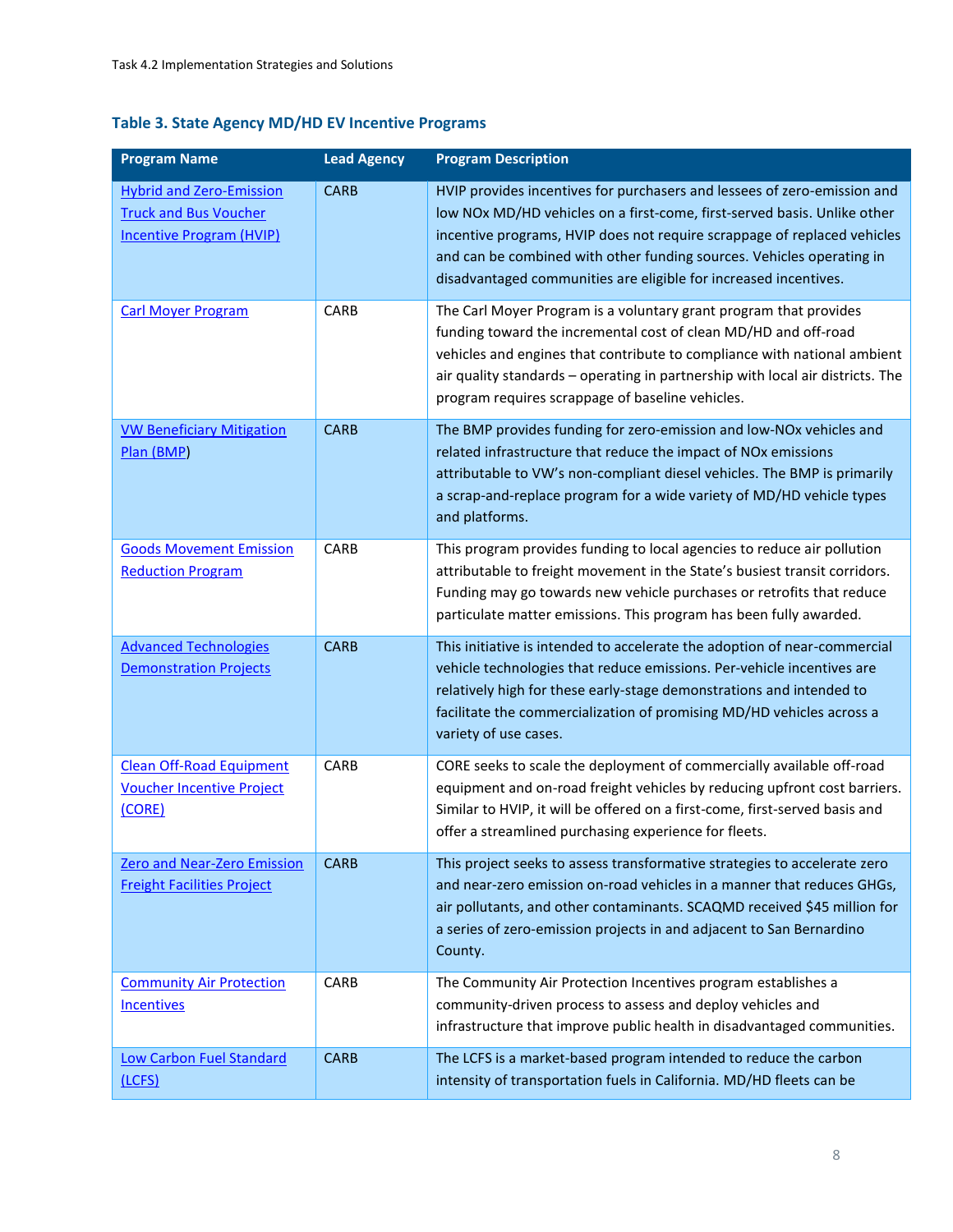|                                                              |            | eligible to receive revenue from LCFS credits generated by the use of low<br>carbon fuels.                                                                                                                                                      |
|--------------------------------------------------------------|------------|-------------------------------------------------------------------------------------------------------------------------------------------------------------------------------------------------------------------------------------------------|
| Low Carbon Transit<br><b>Operations Program (LCTOP)</b>      | Caltrans   | LCTOP provides funding to transit agencies to expand transit service<br>while reducing greenhouse gas emissions, including zero-emissions buses<br>and fueling infrastructure. A majority of funding must benefit<br>disadvantaged communities. |
| <b>Intercity Rail Capital Program</b><br>(TIRCP)             | Caltrans   | TIRCP provides grant funding to modernize and decarbonize transit<br>operations, which includes the purchase of zero-emission buses.                                                                                                            |
| <b>Advanced Freight and Fleet</b><br><b>Vehicle Projects</b> | <b>CEC</b> | This project is funded by CEC's Clean Transportation Program and<br>provides funding for a range of alternative fuel MD/HD demonstration<br>projects. A majority of projects funded to date are focused on medium or<br>heavy-duty EVs.         |

## **Strategy 6. Establish goals and procure natural gas MD/HD vehicles where appropriate**

For MD/HD vehicle applications that are suitable for natural gas, local governments can accelerate natural gas vehicle (NGV) adoption by establishing NGV procurement targets for their fleets. Cities can prioritize NGV procurements for vehicle types that may not be suited for zero-emission vehicles in the near-term and reevaluate procurement options as zero-emission technologies become increasingly competitive. NGVs will allow cities to reduce their emissions footprint while potentially realizing fuel cost savings relative to diesel. Many of the programs identified in Table 3 such as HVIP, Carl Moyer, and Volkswagen Beneficiary Mitigation Plan all provide incentives for fleet purchases of NGVs. SCAQMD's Vehicle Incentive Program and SCAQMD's Lower Emission School Bus Incentive Program also provide a local source of funding for NGV purchases. For example, the City of Ontario leveraged SCAQMD funding to procure 60 NGVs – including solid waste and medium-duty trucks – that reduce its dependence on diesel fuel.<sup>13</sup>

### **Strategy 7: Take advantage of vehicle master purchase contracts**

Cities can often buy fuel efficient and alternative fuel vehicles at lower prices by using a state or county master contract. By leveraging these procurement programs, a city can take advantage of the larger state or county purchase contracts to gain more favorable pricing than it might otherwise. Cities have used the state Department of General Services (DGS) and Los Angeles County contracts for this purpose.

DGS awards master vehicle contracts to individual dealerships for specific models of vehicles within a general class of vehicles, such as hybrid sedans. Local agencies can order vehicles directly from selected dealerships under the DGS master vehicle contracts. Local agencies can order vehicles directly from the selected dealerships under the DGS master contracts. More detailed information on the purchasing

<sup>13</sup> [https://www.socalgas.com/documents/innovation/natural-gas-vehicles/NGV-Ontario-Solid-Waste-CNG-](https://www.socalgas.com/documents/innovation/natural-gas-vehicles/NGV-Ontario-Solid-Waste-CNG-Trucks.pdf)[Trucks.pdf](https://www.socalgas.com/documents/innovation/natural-gas-vehicles/NGV-Ontario-Solid-Waste-CNG-Trucks.pdf)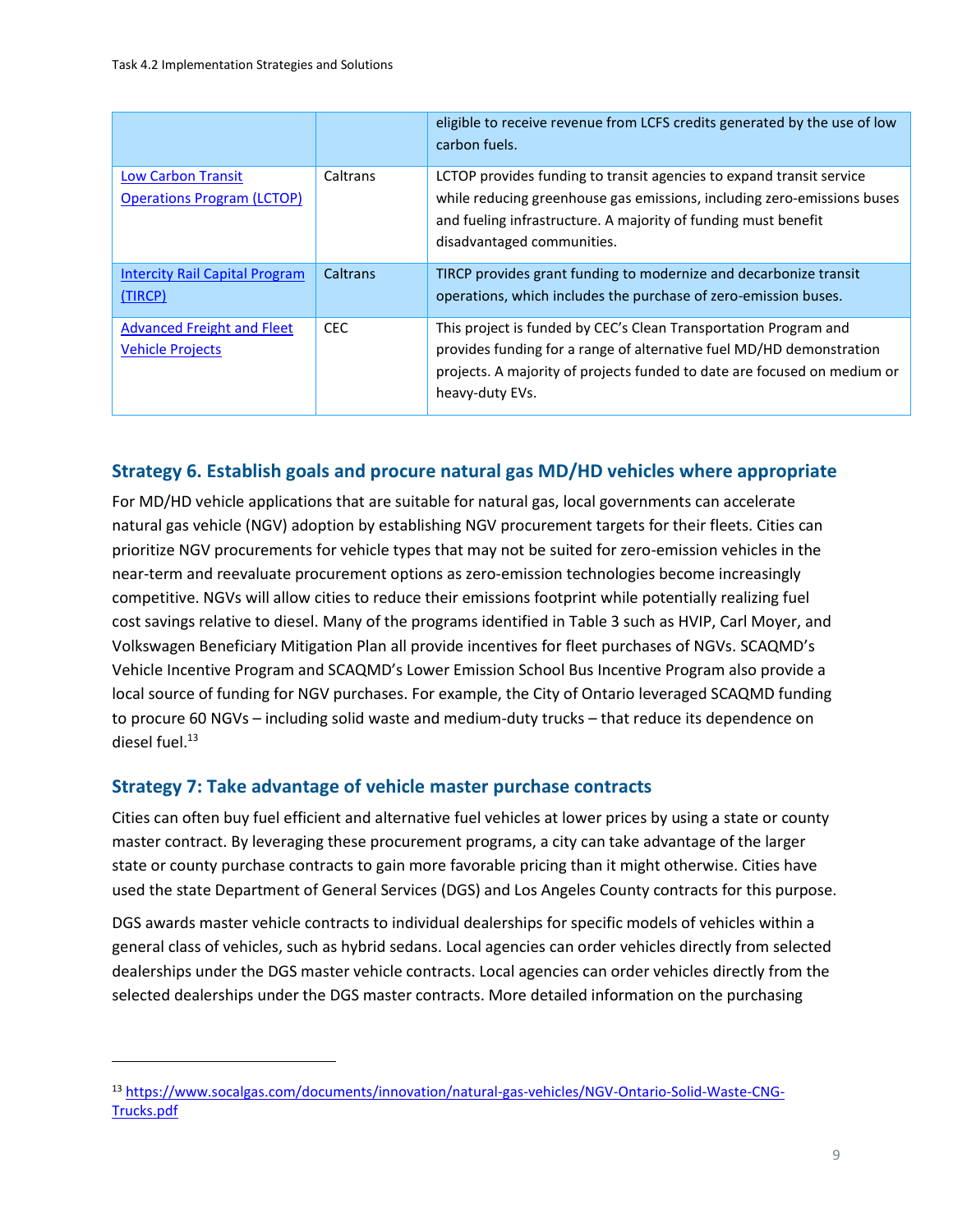process can be found on DGS's website, including the following resource: [https://www.green.ca.gov/fleet/Documents/147013-DGS-DriveGreen-2019-ADA.pdf.](https://www.green.ca.gov/fleet/Documents/147013-DGS-DriveGreen-2019-ADA.pdf)

#### **Strategy 8: Establish RNG procurement goals for natural gas fleet vehicles**

If is a city is operating natural gas vehicles, the GHG emissions from these vehicles can be significantly reduced by using renewable natural gas (RNG). Some state incentive programs, such as HVIP, already require vehicles purchased through the program to secure RNG contracts to cover all of the planned vehicle fuel use. However, local governments can build on this requirement by procuring RNG to cover the fuel use of all NGV fleet vehicles – reducing the emissions associated with fleet vehicle operations. For example, the City of Ontario signed a five-year, 3 million gallon-equivalent RNG contract with Clean Energy in 2019 to support city fleet operations.<sup>14</sup>

#### **Strategy 9: Establish renewable diesel procurement goals for fleets**

For diesel vehicles in city, county, and school district fleets, local governments can establish renewable diesel procurement goals to lower the GHG emissions associated with vehicle operation – including vehicles typically exempted from SCAQMD source specific standards such as Rule 1191 or Rule 11196.<sup>15</sup> Renewable diesel is a drop-in replacement for fossil diesel at all blend levels, and cities can contract with fuel suppliers to supply renewable diesel to support their fleet operations at prices comparable to fossil diesel.<sup>16</sup> The City of Oakland procures Neste renewable diesel to fuel all 366 diesel vehicles in their fleet. $17$ 

# **3 Resident, Worker, and Visitor Vehicles**

Most of those who live in, work in, or visit San Bernardino County drive a light duty passenger vehicle. As discussed in Section 1, EVs are the recommended alternative for reducing both air pollution and GHG emissions from light duty vehicles. This section describes strategies for local governments to encourage the purchase and use of EVs in their jurisdictions. Most detailed information in SBCTA's recently completed Zero-Emission Vehicle Readiness and Implementation Plan.<sup>18</sup>

### **Strategy 10: Assess clean vehicle registrations in local jurisdictions**

Cities can plan more effectively for the transition to alternative fuel vehicles by completing a detailed assessment of vehicle registrations in their jurisdiction. The California Department of Motor Vehicles

<sup>14</sup> <https://www.greencarcongress.com/2019/11/20191106-rng.html>

<sup>15</sup> [http://www.aqmd.gov/docs/default-source/rule-book/reg-xi/rule-1191.pdf?sfvrsn=4;](http://www.aqmd.gov/docs/default-source/rule-book/reg-xi/rule-1191.pdf?sfvrsn=4)  <http://www.aqmd.gov/docs/default-source/rule-book/reg-xi/rule-1196.pdf?sfvrsn=6>

<sup>&</sup>lt;sup>16</sup> Renewable diesel is currently more expensive to produce than fossil diesel, but Low Carbon Fuel Standard credit revenue allows renewable diesel to be priced more competitively with fossil diesel.

<sup>17</sup> [https://www.oaklandca.gov/news/2019/city-of-oakland-drives-environmental-progress-with-new-renewable](https://www.oaklandca.gov/news/2019/city-of-oakland-drives-environmental-progress-with-new-renewable-diesel-model)[diesel-model](https://www.oaklandca.gov/news/2019/city-of-oakland-drives-environmental-progress-with-new-renewable-diesel-model)

<sup>&</sup>lt;sup>18</sup> [https://www.gosbcta.com/wp-content/uploads/2019/10/ICT-fact-sheet\\_011620.pdf](https://www.gosbcta.com/wp-content/uploads/2019/10/ICT-fact-sheet_011620.pdf)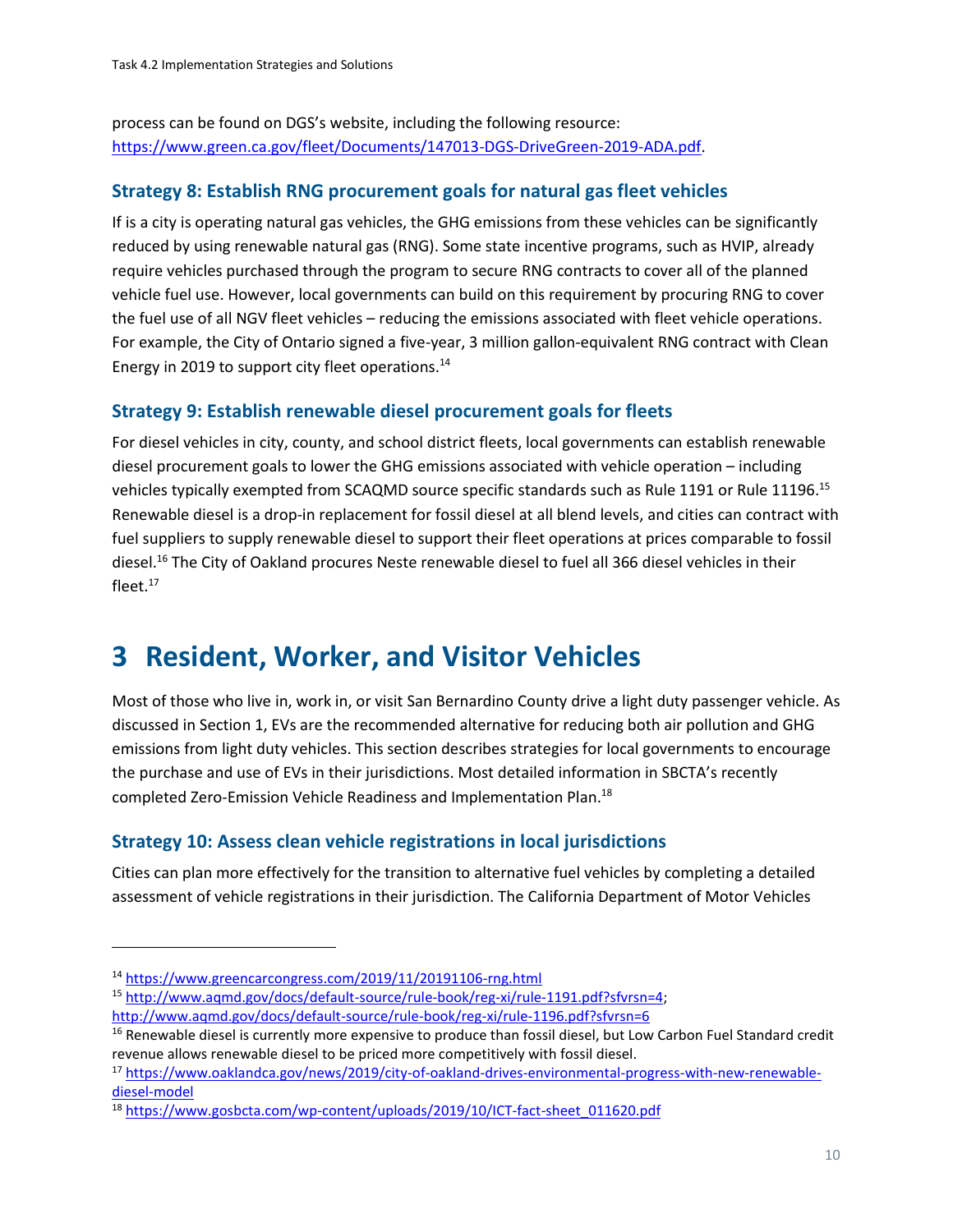compiles and reports data on vehicle registrations by fuel type, by county, city, or zip code.<sup>19</sup> This data source can be used to determine the number and percent of battery electric, plug-in hybrid, fuel cell, ethanol, and natural gas vehicles are registered at the city level. Officials can develop estimates by assuming its share of the vehicle registrations is commensurate with a city's share of the total County population. Officials can also develop more accurate estimates of EVs and FCEVs in their jurisdiction by using CVRP data. According to the Zero-Emission Vehicle Readiness and Implementation Plan, 52% of CVRP rebates were for PHEVs, 46% for BEVs, and 2% for FCEVs.<sup>20</sup> The Center for Sustainable Energy also maintains a rebate map that provides zip code and census tract-level information that cities can use. The figure below shows CVRP participation by zip code across a portion of San Bernardino County.



#### **Figure 2. CVRP Rebates by Geography: San Bernardino County**

Source: Center for Sustainable Energy

### **Strategy 11: Identify gaps in EV charging infrastructure**

Similar to the clean vehicle registration assessment, cities can also identify gaps in local EV charging infrastructure networks by developing a greater understanding of current public charging investments. The U.S. Department of Energy's Alternative Fuels Data Center Station Locator tool provides detailed information on publicly available charging infrastructure, including: station address, contact number,

<sup>19</sup> [https://www.dmv.ca.gov/portal/dmv/detail/pubs/media\\_center/statistics](https://www.dmv.ca.gov/portal/dmv/detail/pubs/media_center/statistics) 

<sup>&</sup>lt;sup>20</sup> [https://www.gosbcta.com/wp-content/uploads/2019/10/SBCOG-ZEV-Plan\\_Final-10-4-19\\_Online-3.pdf](https://www.gosbcta.com/wp-content/uploads/2019/10/SBCOG-ZEV-Plan_Final-10-4-19_Online-3.pdf)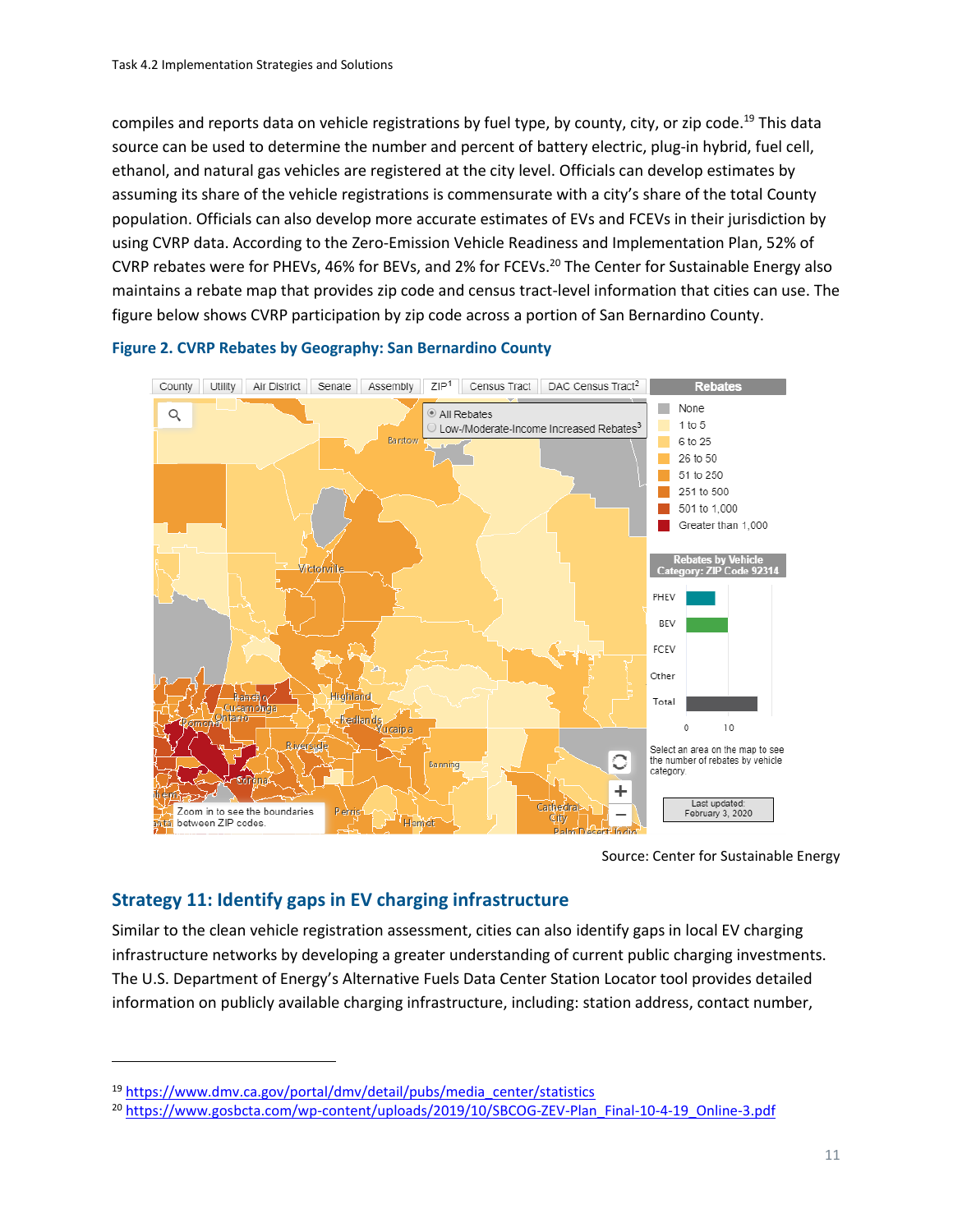charging station type, plug type, number of outlets, and hours of accessibility.<sup>21</sup> Station Locator maps can provide cities with a comprehensive view of where public charging infrastructure exists and where gaps remain. Maps may be particularly valuable for closing gaps in DCFC infrastructure needed to enable intercity highway corridor travel and reduce range anxiety among prospective EV drivers. SBCTA's Zero-Emission Vehicle Readiness and Implementation Plan recommends deploying DCFC stations at least every 50 miles to facilitate inter- and intra-county travel.<sup>22</sup> Planned Electrify America charging stations will address charging access in some areas, but infrastructure gaps will remain across rural areas in the County and on major corridors such as I-15 and I-40. The table below presents recommendations from the Zero-Emission Vehicle Readiness and Implementation Plan on potential DCFC station sites.

| <b>New DCFC</b><br>Location                  | <b>Potential Sites</b>                                   | Rationale                                                                                                        |
|----------------------------------------------|----------------------------------------------------------|------------------------------------------------------------------------------------------------------------------|
| Ludlow<br>$(I-40)$                           | Dairy Queen, Chevron, Ludlow Inn                         | Additional coverage between Barstow and<br>planned Electrify America station                                     |
| <b>Fenner</b><br>$(I-40)$                    | Hi Sahara Oasis                                          | Additional coverage between Needles and<br>planned Electrify America station                                     |
| <b>Needles</b><br>$1-40$                     | <b>Needles Chamber of Commerce</b>                       | Provide CCS/CHAdeMO coverage in<br><b>Needles</b>                                                                |
| <b>Vidal</b><br>(SR 62)                      | <b>Vidal Chevron</b>                                     | Additional coverage between Needles and<br><b>County Line</b>                                                    |
| <b>Twentynine</b><br><b>Palms</b><br>(SR 62) | <b>Phoenix Redevelopment Site</b>                        | Additional coverage between Yucca Valley<br>and County Line, provide CCS/CHAdeMO<br>coverage in Twentynine Palms |
| <b>Yucca Valley</b><br>(SR 62)               | Stater Bros. Market, Southern<br>California Edison, Vons | Additional coverage between Los Angeles<br>and Big Bear and Twentynine Palms                                     |
| <b>Big Bear Lake</b><br>(SR 18)              | <b>Big Bear Lake Convention Center</b>                   | Additional coverage between Los Angeles<br>and Yucca Valley                                                      |

#### **Table 4. Potential DCFC Sites in San Bernardino County**

Source: Center for Sustainable Energy, Zero-Emission Vehicle Readiness and Implementation Plan, Prepared for San Bernardino County Transportation Authority, 2019.

# **Strategy 12: Streamline EV charging station permitting processes in accordance with AB 1236**

Assembly Bill (AB) 1236 requires most California cities to develop ordinances to streamline EV charging station permitting processes and provide clarity for EV charging service providers, site hosts, and local governments seeking to accelerate EV adoption.<sup>23</sup> The figure below illustrates the key requirements of the bill.

<sup>21</sup> <https://afdc.energy.gov/stations/#/find/nearest>

<sup>&</sup>lt;sup>22</sup> [https://www.gosbcta.com/wp-content/uploads/2019/10/SBCOG-ZEV-Plan\\_Final-10-4-19\\_Online-3.pdf](https://www.gosbcta.com/wp-content/uploads/2019/10/SBCOG-ZEV-Plan_Final-10-4-19_Online-3.pdf)

<sup>&</sup>lt;sup>23</sup> [https://leginfo.legislature.ca.gov/faces/billNavClient.xhtml?bill\\_id=201520160AB1236](https://leginfo.legislature.ca.gov/faces/billNavClient.xhtml?bill_id=201520160AB1236)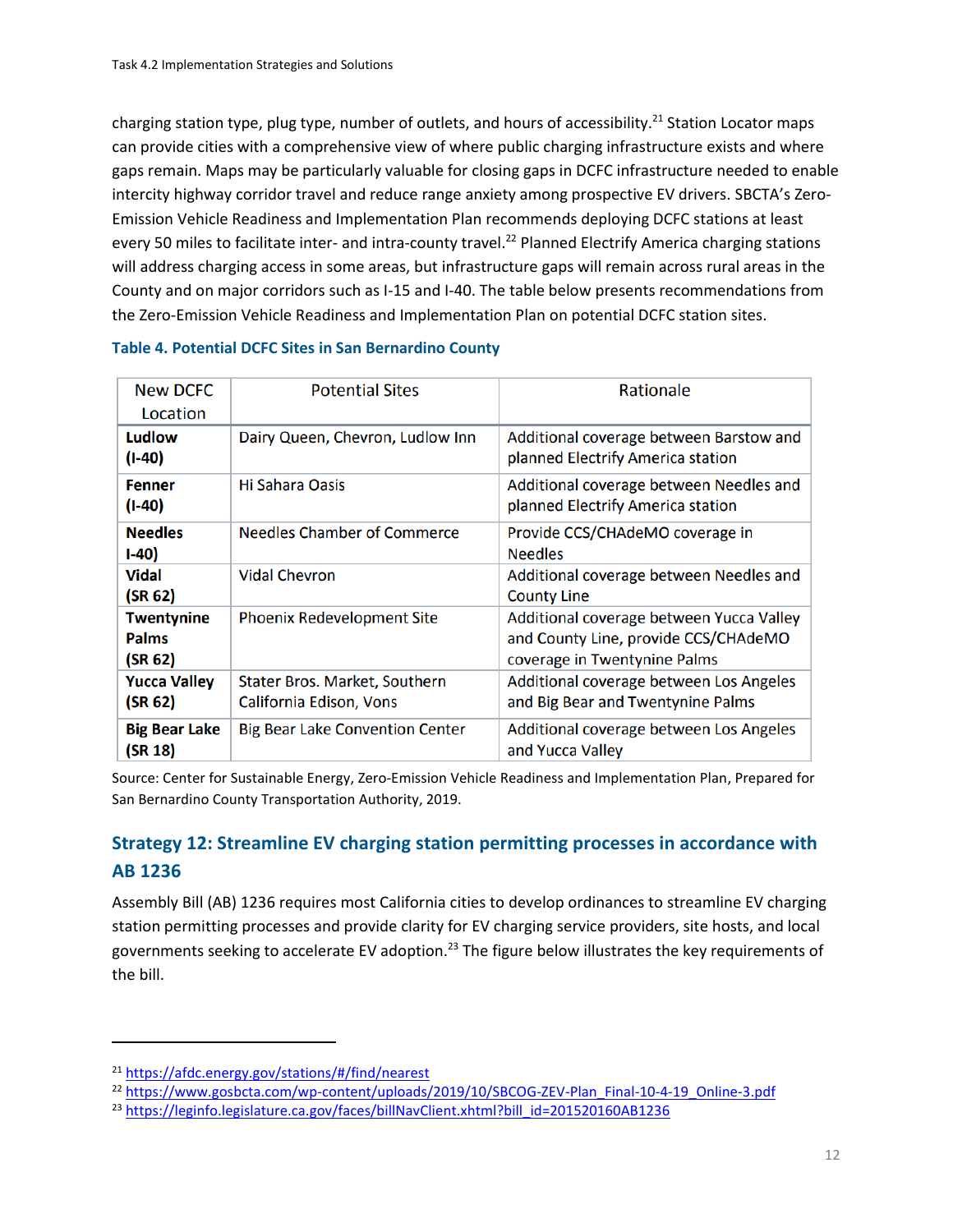#### **Figure 3. AB 1236 Requirements**

|                                                                                                                                                                                                                                 | <b>AB 1236 Compliant</b><br>(EVCS Friendly)                                                                                                                                                                       | <b>Not AB 1236 Compliant</b><br>(Challenging to Deploy Charging)                                              |
|---------------------------------------------------------------------------------------------------------------------------------------------------------------------------------------------------------------------------------|-------------------------------------------------------------------------------------------------------------------------------------------------------------------------------------------------------------------|---------------------------------------------------------------------------------------------------------------|
| Ordinance creating an expedited, streamlined permitting process<br><b>Required</b><br>for electric vehicle charging stations (EVCS) including level 2 and<br>by AB 1236<br>direct current fast chargers (DCFC) has been adopted |                                                                                                                                                                                                                   | No permit streamlining ordinance; and/or ordinances<br>that create unreasonable barriers to EVCS installation |
|                                                                                                                                                                                                                                 | Checklist of all requirements needed for expedited review posted<br>on Authority Having Jurisdiction (usually a city or county) website                                                                           | No checklist for EVCS permitting requirements                                                                 |
| EVCS projects that meet expedited checklist are administratively<br>approved through building or similar non-discretionary permit                                                                                               |                                                                                                                                                                                                                   | Permitting process centered around getting a<br>discretionary use permit first                                |
|                                                                                                                                                                                                                                 | EVCS projects reviewed with the focus on health and safety                                                                                                                                                        | EVCS projects reviewed for aesthetic considerations in<br>addition to building and electrical review          |
|                                                                                                                                                                                                                                 | AHJ accepts electronic signatures on permit applications*                                                                                                                                                         | Wet signatures required on one or more application forms                                                      |
|                                                                                                                                                                                                                                 | EVCS permit approval not subject to approval of an association<br>(as defined in Section 4080 of the Civil Code)                                                                                                  | EVCS approval can be conditioned on the approval of a<br>common interest association                          |
|                                                                                                                                                                                                                                 | AHJ commits to issuing one complete written correction notice<br>detailing all deficiencies in an incomplete application and any<br>additional information needed to be eligible for expedited permit<br>issuance | New issue areas introduced by AHJ after initial comments<br>are sent to the station developer                 |

Source: GO-Biz

Many cities in San Bernardino County have not fully met the requirements of the law. In order to efficiently deploy charging infrastructure on a large scale while conserving local governments' time and resources, cities can develop a streamlining ordinance and publish an online checklist for an expedited review of charging station permit applications. Cities can also strive to exceed the requirements of the law by publishing relevant permitting guidance documents, designating a charging station permitting expert on staff, holding pre-application meetings with prospective charging station site hosts, conducting concurrent permit reviews among relevant city departments, and taking additional steps to increase transparency in the application process. According to the California Governor's Office of Business and Economic Development (GO-Biz), the City of Riverside has a "streamlined" permit application process and an online checklist available for applicants seeking a permit for charging station installations.<sup>24</sup>

# **Strategy 13: Update and strengthen EV-Ready building codes beyond CALGreen requirements**

The state's green building code, CALGreen, sets requirements for the construction of new buildings in California and has recently developed requirements for the installation of electrical infrastructure (e.g. conduit, panels) that supports the deployment of EV charging stations. As of January 2020, newly constructed buildings are required to meet the updated specifications outlined in the table below.

<sup>&</sup>lt;sup>24</sup>[https://library.municode.com/ca/riverside/codes/code\\_of\\_ordinances?nodeId=PTIICOOR\\_TIT16BUCO\\_CH16.23E](https://library.municode.com/ca/riverside/codes/code_of_ordinances?nodeId=PTIICOOR_TIT16BUCO_CH16.23ELVECHSTSTPEPR) [LVECHSTSTPEPR;](https://library.municode.com/ca/riverside/codes/code_of_ordinances?nodeId=PTIICOOR_TIT16BUCO_CH16.23ELVECHSTSTPEPR)<https://www.riversideca.gov/building/drawings.asp>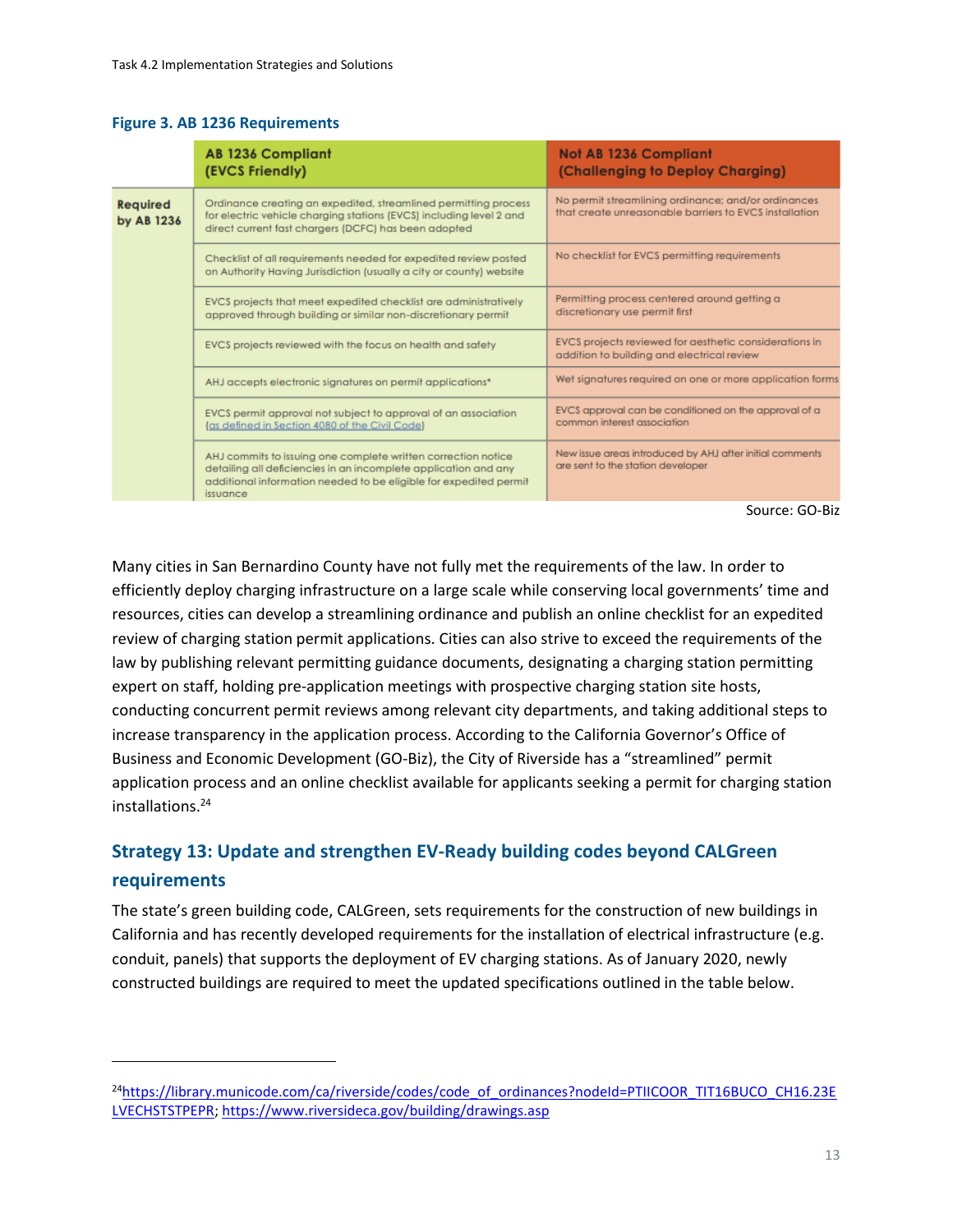|  |  |  |  | <b>Table 5. CALGreen 2020 EV Ready Requirements</b> |
|--|--|--|--|-----------------------------------------------------|
|--|--|--|--|-----------------------------------------------------|

| <b>Building Type</b>                                                       | <b>Requirement</b>                                                                                                                                                                 |
|----------------------------------------------------------------------------|------------------------------------------------------------------------------------------------------------------------------------------------------------------------------------|
| <b>Single Family Residences, Duplexes,</b><br>and Townhomes (with garages) | Must install conduit and panel capacity to support future<br>installation of Level 2 charging stations                                                                             |
| <b>Multi-unit Dwellings</b>                                                | Must install conduit and panel capacity to support future<br>installation of Level 2 charging stations at a minimum of 10%<br>of parking spaces                                    |
| <b>Non-Residential Buildings</b>                                           | Must install conduit and panel capacity to support future<br>installation of Level 2 charging stations at 4-10% of parking<br>spaces depending on number parking spaces available. |

Source: California Department of General Services

CALGreen has also developed "reach codes" that outline how local jurisdictions can exceed the requirements specified in the building code. These reach codes typically require higher percentages of parking spaces to equipped with conduit and panel capacity necessary for additional Level 2 charging station deployments. Cities can also demonstrate leadership by strengthening EV readiness requirements beyond the furnishing of conduits and panels to include the installation circuits and wiring to support EV charging stations – further reducing the cost and complexity of deploying EV charging stations at the building site. Cities can also extend building codes to include existing buildings – particularly in cases when existing buildings undergo major retrofits. Cities can also explore and encourage the use of EV energy management systems (EVEMS) in meeting building code requirements for multi-unit dwellings and non-residential buildings. At a fundamental level, EVEMS allow more charging stations to be deployed with a fixed amount of electrical capacity by sharing, cycling, or delaying EV charging across multiple stations; these systems can potentially reduce the cost of complying with building codes without significantly altering the charging experience for EV drivers.

The City of Oakland's EV-readiness ordinance requires new electric panel capacity to service 20% of parking spaces in new multi-unit dwellings and non-residential buildings as well as full circuits installed for 10% of parking spaces.<sup>25</sup> The City of San Francisco applies EV-ready building codes to existing buildings undergoing "major alterations" – defined as significant upgrades where the area of construction exceeds 25,000 square feet.<sup>26</sup> The City of Vancouver requires 100% of parking spaces in new multi-unit dwellings to be EV-ready but does not require panel upgrades to serve 100% of spaces at full power – suggesting that buildings can employ EVEMS to meet the requirements of the code without significant panel upgrades. $27$ 

<sup>25</sup> <http://www2.oaklandnet.com/oakca1/groups/pwa/documents/report/oak063669.pdf>

<sup>26</sup> <https://sfbos.org/sites/default/files/o0092-17.pdf>

<sup>27</sup> <http://businessportal.ca.gov/wp-content/uploads/2019/07/GoBIZ-EVCharging-Guidebook.pdf>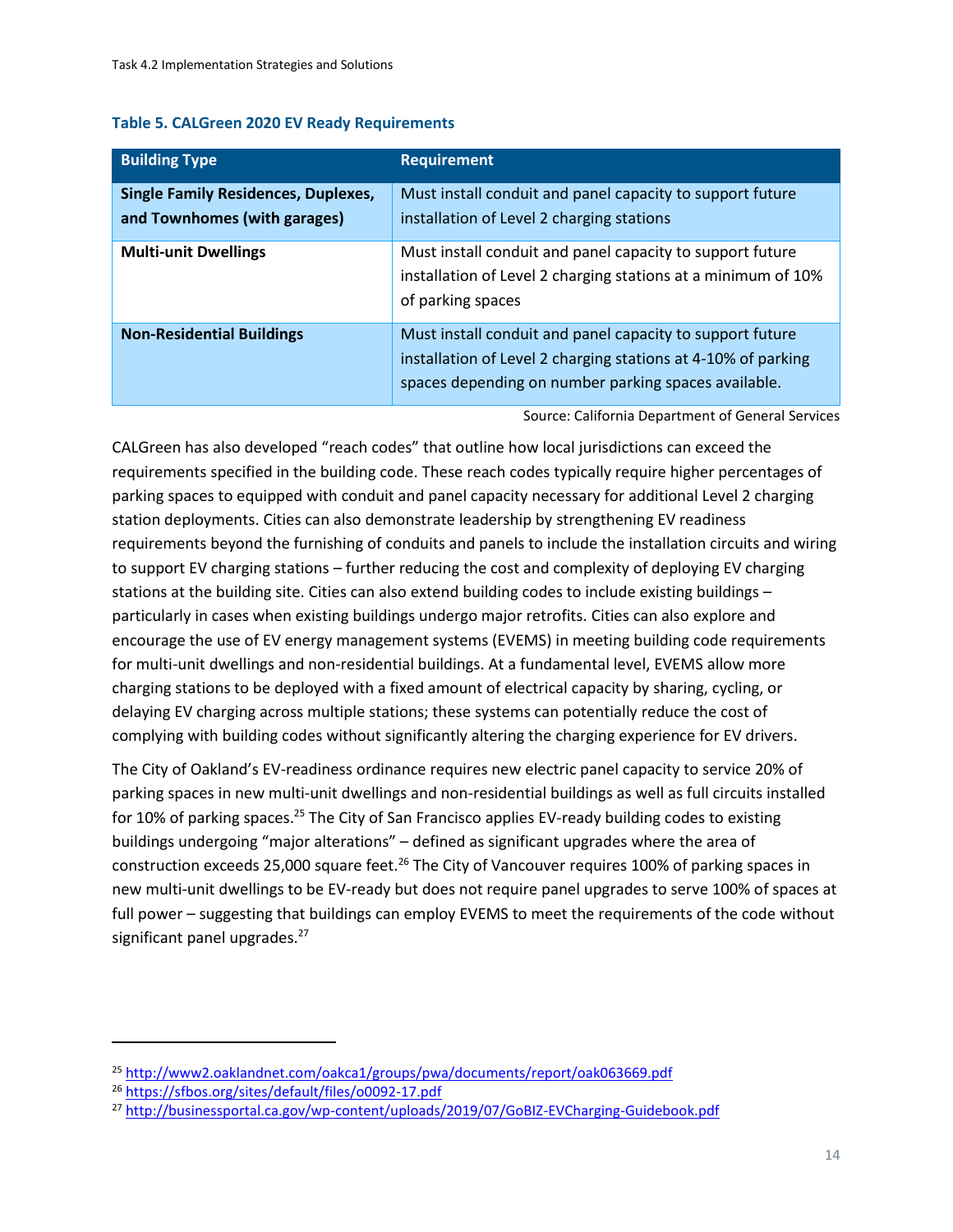# **Strategy 14: Update and strengthen EV-Ready parking and zoning ordinances for new buildings**

City parking regulations and requirements can also encourage EV charging station deployment. Many cities and municipalities have minimum parking requirements that govern the number of spaces that real estate developers need to provide for certain building types. Developers may be hesitant to deploy charging in new and existing buildings if parking spaces equipped with charging infrastructure are not counted toward minimum parking requirements – particularly in urban areas with limited land availability. Updated parking ordinances that recognize EV charging equipped spaces as parking spaces (and not traditional fueling stations) will create certainty for project developers looking to deploy charging stations at commercial properties. Cities can go further to incentivize EV charging stations in new buildings by allowing EV charging equipped spaces to count as *two* parking spaces for the purposes of meeting local minimum parking requirements – potentially reducing developer costs associated with satisfying zoning requirements. For example, the City of Stockton allows parking spaces equipped with EV charging stations to count as two parking spaces for up to 10% of total parking required by the local zoning ordinance.<sup>28</sup> Cities can also encourage EV car sharing by modifying parking ordinances to reduce parking requirements when EV car sharing is used on site: for every space designated for car sharing, the City of Santa Monica allows building developers to reduce their parking requirement by two spaces.<sup>29</sup> Finally, cities can designate priority parking spaces at municipally owned lots as EV-only and update local parking codes to enforce compliance via fines or other mechanisms.<sup>30</sup>

# **Strategy 15: Deploy charging infrastructure through existing and pending utility transportation electrification programs, state programs, and regional programs**

SB 350 has been the legislative driver behind the portfolio of investor-owned utilities' transportation electrification programs – providing over \$1 billion in cumulative investment to support the electrification across all vehicle classes. $31$  SCE has implemented and in the process of implementing several programs to increase access to EV charging across its service territory, and SCE's Charge Ready 2 program is currently pending before the California Public Utilities Commission. Local officials can coordinate early on with SCE to determine whether municipally owned parking lots at parks, schools, libraries, and other locations would be eligible and suitable sites under the program. Cities can also avail themselves of funding from the California Energy Commission's (CEC) Southern California Incentive Project (SCIP) under CALeVIP.<sup>32</sup> The SCIP provides up to \$80,000 per Direct Current Fast Charger and has allocated \$2 million to support fast charging deployment in San Bernardino County.<sup>33</sup> At the time this memo was written, over \$700,000 in incentives remain available; city and county officials can leverage these funds to support fast charging deployment at municipal sites along major highway corridor routes

<sup>&</sup>lt;sup>28</sup> https://gcode.us/codes/stockton/view.php?topic=16-3-16\_64-16\_64\_030&frames=off

<sup>&</sup>lt;sup>29</sup> [http://www.qcode.us/codes/santamonica/view.php?topic=9-3-9\\_28-9\\_28\\_180](http://www.qcode.us/codes/santamonica/view.php?topic=9-3-9_28-9_28_180)

<sup>&</sup>lt;sup>30</sup> Note that cities can adapt priority parking spaces to include other alternative fueled vehicles such as FCVs.

<sup>31</sup> [https://leginfo.legislature.ca.gov/faces/billNavClient.xhtml?bill\\_id=201520160SB350](https://leginfo.legislature.ca.gov/faces/billNavClient.xhtml?bill_id=201520160SB350)

<sup>&</sup>lt;sup>32</sup> CALeVIP is the California Electric Vehicle Infrastructure Project.

<sup>33</sup> <https://calevip.org/incentive-project/southern-california>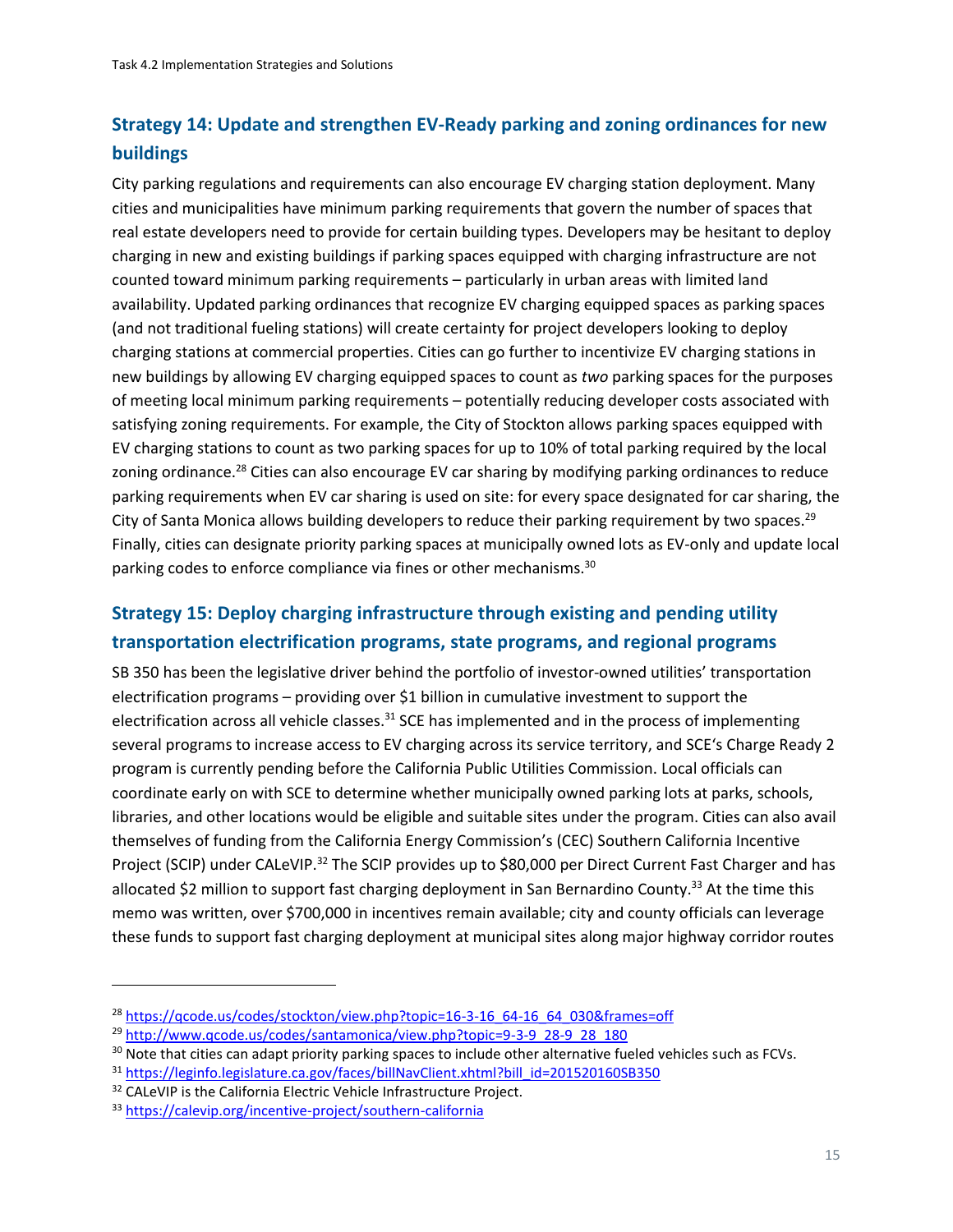and other high demand areas. Metropolitan Planning Organizations have also established EV charging station incentive programs to achieve light-duty vehicle greenhouse gas emissions reductions pursuant to SB 375.<sup>34</sup> In its 2016 Regional Transportation Plan/Sustainable Communities Strategy, SCAG proposed a \$274 million Regional Charging Station Network initiative to support the deployment of 380,000 Level 1 and 2 stations across SCAG's footprint.<sup>35</sup> SCAQMD has developed the Residential EV Charging Incentive Pilot Program, which provides up to \$500 in rebates toward the purchase of residential Level 2 chargers for qualified residents in the air district's jurisdiction.<sup>36</sup> Cities may also want to partner with utilities to engage directly with convenience stores in their jurisdictions; convenience stores may be ideal locations for new Direct Current Fast Charging stations

## **Strategy 16: Explore the feasibility of implementing EV car sharing services**

Cities have begun promoting alternatives to vehicle ownership via EV car sharing and other shared mobility services. Car sharing services could provide access to e-mobility for residents that may not be able to afford a personal vehicle and may serve as a complement to public transit. Charging infrastructure deployment at designated car sharing parking spaces may also be necessary to refuel EVs in a timely manner and maintain high utilization levels. CARB's CVRP, California Strategic Growth Council Transformative Climate Communities Grants, and private company investment could all serve as potential funding sources for car sharing initiatives. Los Angeles' BlueLA is all-electric car sharing service with approximately 100 vehicle and 200 charging stations at 35 Central Los Angeles locations.<sup>37</sup> The service is available 24/7 and members do not incur any maintenance, parking, or insurance fees. Lowincome members qualify for discounted pricing.

# **Strategy 17: Advocate for new and existing programs and policies that advance EVs at the state level**

Local government and SCAQMD can engage the California Assembly and state agencies to encourage the expansion of programs and increased stringency of regulations that would accelerate EV adoption in San Bernardino County. Participation in public hearings and comment periods can help demonstrate San Bernardino County's leadership and commitment to advance transportation electrification. Examples of existing state level incentive programs for light duty vehicles are included in the following table.

| <b>Program Name</b>                           | <b>Lead</b><br><b>Agency</b> | <b>Program Description</b>                                                                                                                                                                               |
|-----------------------------------------------|------------------------------|----------------------------------------------------------------------------------------------------------------------------------------------------------------------------------------------------------|
| <b>Clean Vehicle Rebate Project</b><br>(CVRP) | <b>CARB</b>                  | CVRP provides incentives toward the purchase of new, qualified<br>battery electric and plug-in hybrid electric vehicles for qualified<br>drivers. Funds are awarded on a first-come, first-served basis. |

#### **Table 6 State Agency Light Duty EV Incentive Programs**

<sup>&</sup>lt;sup>34</sup> [https://leginfo.legislature.ca.gov/faces/billNavClient.xhtml?bill\\_id=200720080SB375](https://leginfo.legislature.ca.gov/faces/billNavClient.xhtml?bill_id=200720080SB375)

<sup>35</sup> [http://scagrtpscs.net/Documents/2016/final/f2016RTPSCS\\_MobilityInnovations.pdf](http://scagrtpscs.net/Documents/2016/final/f2016RTPSCS_MobilityInnovations.pdf)

<sup>36</sup> <http://www.aqmd.gov/home/programs/community/community-detail?title=ev-charging-incentive>

<sup>37</sup> <https://www.bluela.com/>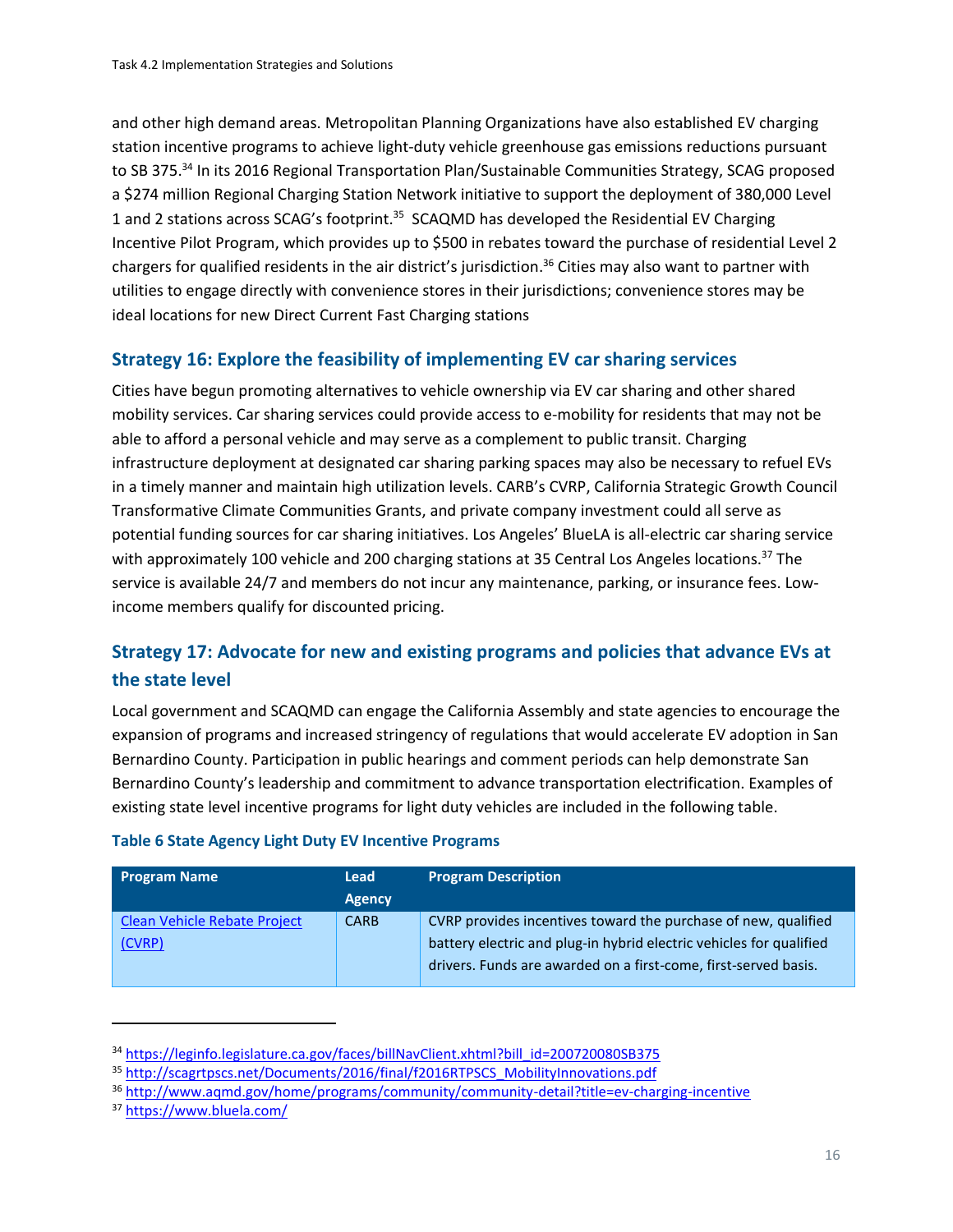| <b>Clean Cars 4 All Program</b>                                   | CARB        | Clean Cars 4 All promotes cleaner air by providing low-income<br>residents in eligible air districts with incentives to scrap and<br>replace their old vehicle with low-emission options such as EVs or<br>transit passes. The program also supports incentives for<br>residential EV chargers. |
|-------------------------------------------------------------------|-------------|-------------------------------------------------------------------------------------------------------------------------------------------------------------------------------------------------------------------------------------------------------------------------------------------------|
| <b>Clean Mobility Options</b>                                     | <b>CARB</b> | Clean Mobility Options is a grant-based program to address the<br>transportation needs of low-income and disadvantaged<br>community residents. The program supports initiatives such as<br>zero-emission carsharing and vanpooling.                                                             |
| <b>VW Beneficiary Mitigation Plan</b><br><u>(BMP)</u>             | <b>CARB</b> | The BMP provides modest funding opportunities to support<br>fueling infrastructure for zero-emission vehicles, including EVs.                                                                                                                                                                   |
| <b>Financing Assistance for Lower-</b><br><b>Income Consumers</b> | <b>CARB</b> | This initiative provides attractive financing options for qualified<br>California residents on a grant basis for the purchase of low and<br>zero-emission vehicles.                                                                                                                             |
| <b>Zero-Emission Assurance Project</b><br>(ZAP)                   | CARB        | ZAP provides incentives toward the replacement of EV batteries<br>and fuel cells in used EVs for qualified California drivers. The<br>program will launch in 2020.                                                                                                                              |
| <b>CALeVIP</b>                                                    | <b>CEC</b>  | CALeVIP provides rebates for the purchase and installation of<br>publicly accessible and shared use charging infrastructure on a<br>first-come, first-served basis. The program has funded both L2<br>and DCFC charging infrastructure to date.                                                 |

Local jurisdictions can also encourage their state representatives to support new statutes that provide explicit authority for cities to advance regulations that advance EVs and other alternative fuel vehicles. For example, statutes that enable cities to establish zero-emission zones could accelerate EV adoption while providing local governments with a new source of revenue.<sup>38</sup> These zones may be effective in larger, more congested cities and would be accessible to non-zero-emission vehicles for fee, further encouraging drivers to transition to EVs. Equity will be an important consideration as cities contemplate the location of zones, pricing schedules, and potential exemptions.

# **Strategy 18: Engage disadvantaged and low-income communities on the benefits of EVs**

Residents in disadvantaged communities (DACs) and low-income communities (LICs) often face significant challenges to owning EVs. Recent initiatives taken by state and local actors, including CARB's Clean Mobility Options program, are beginning to support a more equitable transition to EVs for residents in these communities. Local and regional agencies, in partnership with community-based organizations, should seek opportunities to engage and educate low-income residents – providing information on EV technologies, benefits, relevant local events, and relevant programs to accelerate

<sup>38</sup> <https://ww2.arb.ca.gov/sites/default/files/2019-12/SB%20498%20Report%20Draft%20121719.pdf>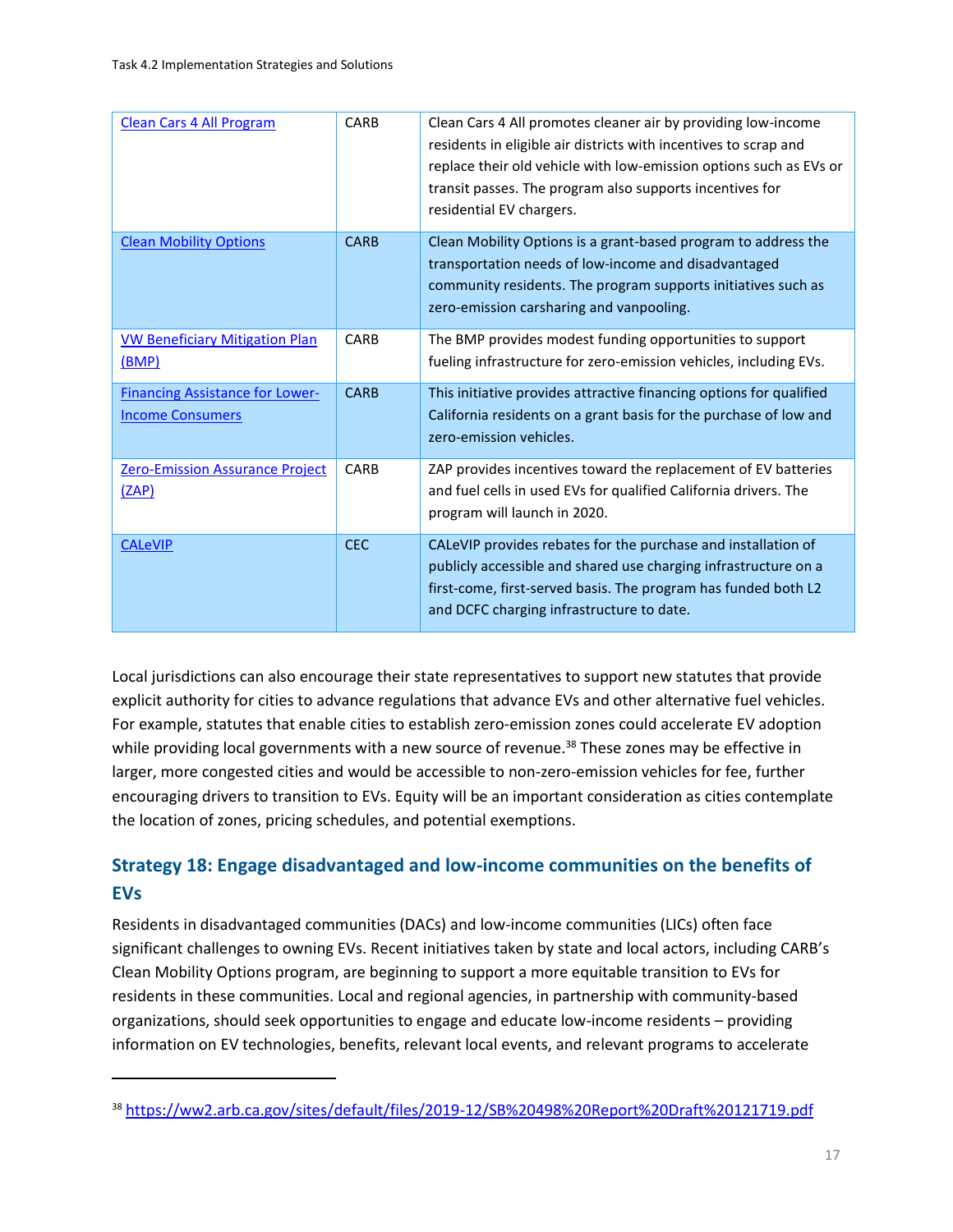transportation electrification in DACs and LICs. All presentations and outreach materials should be available in appropriate languages. Cities and metropolitan planning organizations can also designate an internal liaison to lead engagements with local community partners. For example, SCAG has an Environmental Justice (EJ) Working Group, which serves as a forum to share information on EJ issues related to planning and transportation. SCAG's extensive network of local government members also allows for SCAG to compare outreach and engagement efforts across local jurisdictions.

# **Strategy 19: Develop a Climate Action Plan (CAP) that prioritizes clean vehicles and fuels**

Cities and county governments can develop and regularly update CAPs in accordance with local and state climate goals. CAPs leverage existing information from greenhouse gas inventories to establish greenhouse gas mitigation targets, identify cost-effective strategies to achieve these targets, and develop monitoring mechanisms to evaluate progress. Light-duty vehicles are a leading source of greenhouse gas emissions in many local jurisdictions, and cities have identified actions to accelerate the adoption of alternative fuel vehicles – including  $EVS$ .<sup>39</sup> CAPs can introduce a series of aggressive EV adoption and transportation sector emission reduction targets while outlining the necessary actions needed to reach these goals. The California Strategic Growth Council Sustainable Communities Planning Grants, along with city funding, can provide resources needed to draft and support implementation of local CAPs.<sup>40</sup> For example, the City of Brawley received a grant from the California Strategic Growth Council to develop a climate action plan, which included measures to increase EV adoption and streamline city regulations to encourage EV charging station deployment.<sup>41</sup> San Bernardino County is also currently updating its CAP.

# **4 Commercial Vehicles**

Most of the commercial vehicles in San Bernardino County are medium- and heavy-duty used to transport freight. Given its concentration of warehouses, logistics providers, and transportation companies, the County has a disproportionately large share of commercial vehicle travel and emissions. There are opportunities for local governments to encourage cleaner vehicles among commercial fleets based in the County and among trucks serving County businesses. The County is also traversed by several major freeways that carry trucks moving between Southern California seaports and the rest of the U.S. Because many of these vehicles do not stop in San Bernardino County, there is less opportunity for local governments to influence them, although the provision of charging stations and other alternative fuel infrastructure could be beneficial.

<sup>&</sup>lt;sup>39</sup> CAPs can encourage the adoption of a wide variety of low carbon transportation fuels, including but not limited to: electricity, hydrogen, renewable natural gas, and liquid biofuels.

<sup>40</sup>[http://bondaccountability.resources.ca.gov/Program.aspx?ProgramPK=121&Program=SGC%20Sustainable%20Co](http://bondaccountability.resources.ca.gov/Program.aspx?ProgramPK=121&Program=SGC%20Sustainable%20Communities%20Planning%20Grants%20-%20DOC&PropositionPK=4) [mmunities%20Planning%20Grants%20-%20DOC&PropositionPK=4](http://bondaccountability.resources.ca.gov/Program.aspx?ProgramPK=121&Program=SGC%20Sustainable%20Communities%20Planning%20Grants%20-%20DOC&PropositionPK=4)

<sup>41</sup> [http://www.brawley-ca.gov/cms/kcfinder/upload/files/planning/Brawley\\_Draft\\_Climate\\_Action\\_Plan.pdf](http://www.brawley-ca.gov/cms/kcfinder/upload/files/planning/Brawley_Draft_Climate_Action_Plan.pdf)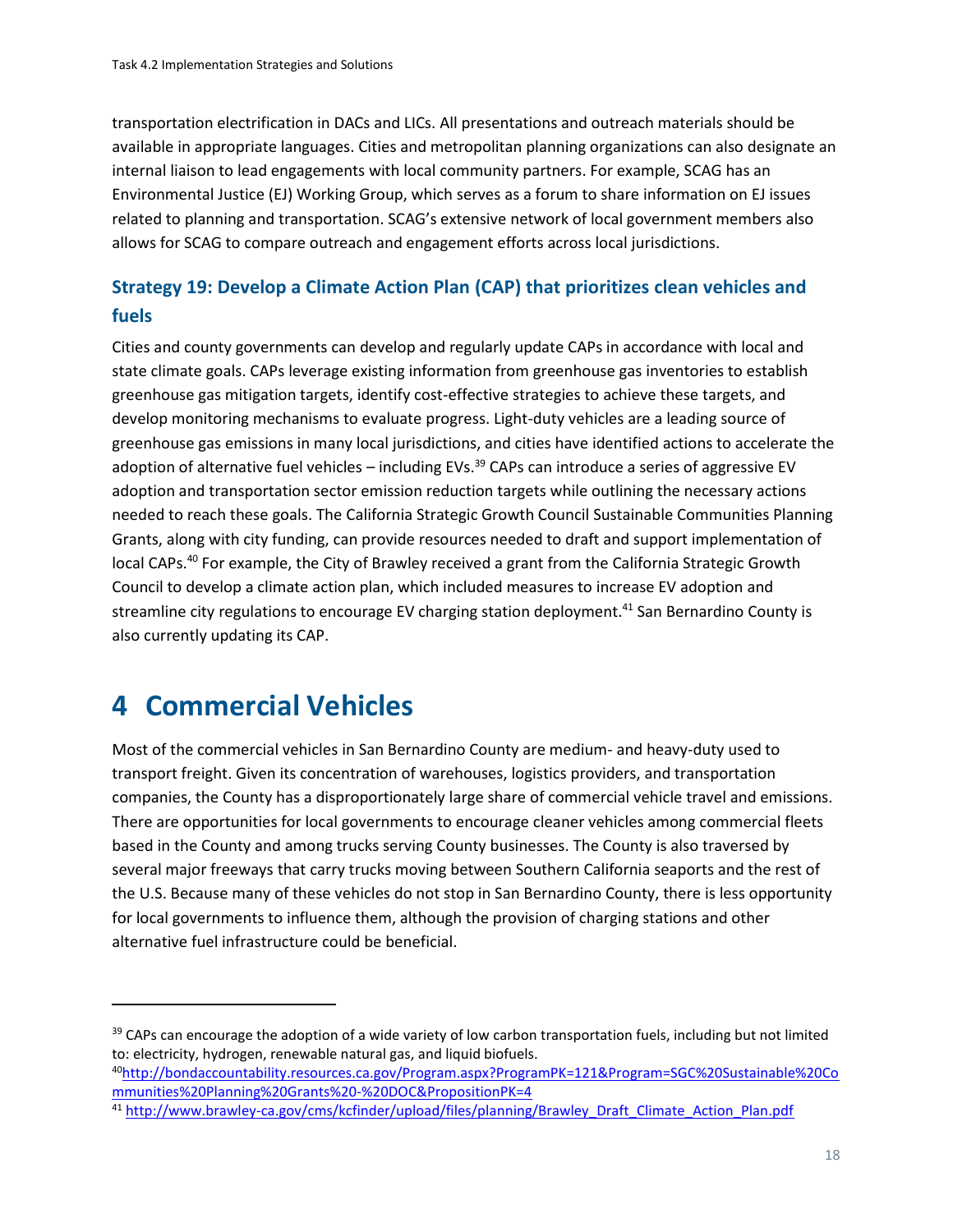As discussed in Section 1, the most appropriate clean vehicle technologies and fuels for medium- and heavy-duty trucks differ by vehicle type and application, and in some cases are unclear because technology development and acceptance lags behind that of light-duty passenger vehicles. For this reason, it would be inappropriate for a city to invest significant public resources in a particular technology or fuel type. Rather, cities should remove any barriers to private sector investment in clean vehicles and fuels, and should support public projects that have a strong likelihood of long-term usefulness.

# **Strategy 20: Streamline EV charging station permitting processes in accordance with AB 1236**

Similar to light-duty EVs, MD/HD EVs benefit from streamlined permitting processes for the deployment of corresponding EV charging infrastructure. However, the need for streamlined permitting may be even more critical in the case of MD/HD EVs. Protracted permitting processes can negatively impact a fleet owner's experience in transitioning to EVs and may reinforce negative perceptions about vehicle performance. Moreover, the battery size and duty cycles of MD/HD vehicles may require a greater proportion of charging stations to be Direct Current Fast Charging stations – which may require a more complex permit review process. Streamlining permitting for MD/HD fleets will accelerate the region's progress toward meeting climate and air quality goals while making the charging station deployment process simpler for fleet owners.

### **Strategy 21: Educate and enroll fleet customers in beneficial electricity rate plans**

Electricity rates can significantly affect the total cost of ownership of EVs and influence fleet operators' willingness to transition to electric technologies. Determining electric fuel costs under rate schedules that vary by time of use (kilowatt-hours) and electricity demand (kilowatts) may also be new to many operators. SCE's current general service time of use (TOU) EV rates, including the tariff shown below, eliminate demand charges for customers through 2024, and then gradually phases demand charges back into the rate design – allowing customers to become familiar with EV technologies and determine how to best manage their electricity demand. These rates will likely help fleet owners manage their electricity costs as they transition to EVs. However, SCE should actively encourage MD/HD EV customers to enroll in the appropriate EV rate plan and educate customers on how they can manage their electricity demand to reduce exposure to demand charges, mitigate the risk of utility electrical upgrades, and improve the total cost of ownership of operating EV fleets.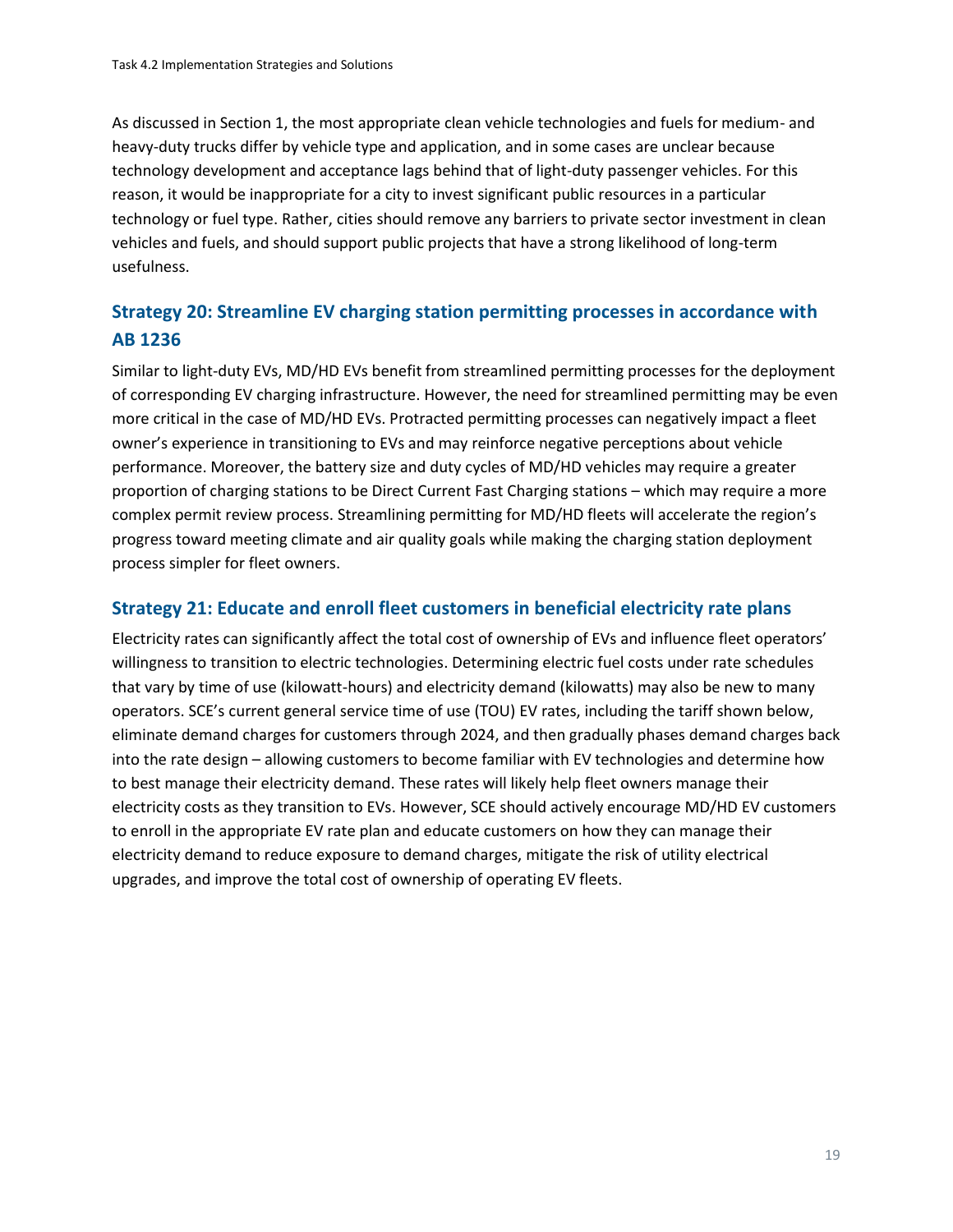#### **Table 7. SCE TOU-EV-8 Electricity Rate for Commercial EV Customers**

#### TOU-EV-8 Large Power with Monthly Max Demand between 21 - 500 kW

| <b>EV-Only</b>                |                           | 2019-2023         | 2024      | 2025              | 2026      | 2027      | 2028      | $2029+$         |
|-------------------------------|---------------------------|-------------------|-----------|-------------------|-----------|-----------|-----------|-----------------|
|                               |                           | <b>All Energy</b> |           |                   |           |           |           | <b>Full FRD</b> |
|                               |                           | Rate              |           |                   |           |           |           | Rate            |
| <b>TOU Period</b>             |                           | Year 5            | Year 6    | Year <sub>7</sub> | Year 8    | Year 9    | Year 10   | Year 11         |
| Summer On - \$/kWh            | 4-9pm weekdays            | \$0.41816         | \$0.41131 | \$0.40447         | \$0.39762 | \$0.39077 | \$0.38393 | \$0.25882       |
| Summer Mid - \$/kWh           | 4-9pm weekends            | \$0.27718         | \$0.27034 | \$0.26349         | \$0.25664 | \$0.24980 | \$0.24295 | \$0.20051       |
| Summer Off - \$/kWh           | All except 4-9pm all days | \$0.12550         | \$0.11866 | \$0.11181         | \$0.10496 | \$0.09812 | \$0.09127 | \$0.10135       |
|                               |                           |                   |           |                   |           |           |           |                 |
| Winter Mid - \$/kWh           | 4-9pm all days            | \$0.27801         | \$0.27116 | \$0.26432         | \$0.25747 | \$0.25062 | \$0.24378 | \$0.20134       |
| Winter Off - \$/kWh           | 9pm-8am all days          | \$0.13206         | \$0.12522 | \$0.11837         | \$0.11152 | \$0.10467 | \$0.09783 | \$0.11078       |
| Winter Super-Off- \$/kWh      | 8am-4pm all days          | \$0.08133         | \$0.07448 | \$0.06764         | \$0.06079 | \$0.05394 | \$0.04710 | \$0.05837       |
|                               |                           |                   |           |                   |           |           |           |                 |
| Customer Charge (\$/Month)    |                           | \$106.75          | \$106.75  | \$106.75          | \$106.75  | \$106.75  | \$106.75  | \$106.75        |
| FRD (\$/kW)                   |                           | \$0.00            | \$1.99    | \$3.99            | \$5.98    | \$7.97    | \$9.97    | \$11.96         |
| % of Final FRD                |                           | $\bf{0}$          | 16.67%    | 33.33%            | 50.00%    | 66.67%    | 83.33%    | 100.00%         |
| <b>FRD % Increase By Year</b> |                           |                   | 16.67%    | 16.67%            | 16.67%    | 16.67%    | 16.67%    | 16.67%          |

Source: California Public Utilities Commission

SCE's TOU-EV-8 rate plan provides opportunities for fleet operators to realize potential fuel cost savings relative to standard commercial electricity rates. SCE also has a dedicated transportation electrification team committed to advising commercial customers on charging infrastructure and rate options for MD/HD EVs.<sup>42</sup>

## **Strategy 22: Advocate for programs and policies that advance MD/HD EVs at the state level**

Local government actors can drive the electrification of MD/HD vehicles by encouraging the expansion of supportive policies and programs. Participation in public hearings and comment periods can help demonstrate San Bernardino County's leadership and commitment to advance MD/HD EVs. Beyond advocating for incentive programs identified in Table 3, local jurisdictions can play an active role influencing pending CARB regulations outlined in the table below.

| <b>Regulation Name</b>                        | <b>Description</b>                                                                                                                                                                                                                                                           |
|-----------------------------------------------|------------------------------------------------------------------------------------------------------------------------------------------------------------------------------------------------------------------------------------------------------------------------------|
| <b>Advanced Clean Trucks Regulation</b>       | The Advanced Clean Truck Regulation would require MD/HD<br>vehicle manufacturers to produce and sell an increasingly greater<br>number of zero-emission vehicles through 2030. The rule would<br>also require detailed reporting on fleet operations for large<br>employers. |
| <b>Zero-Emission Vehicle Truck Regulation</b> | The Zero-Emission Vehicle Truck Regulation explores the<br>conversion of public and private fleets to zero-emission vehicles.<br>Targeted fleets may include last-mile delivery, utility fleets, refuse<br>fleets, and others.                                               |

#### **Table 8 Pending CARB MD/HD EV Regulations**

<sup>42</sup> <http://businessportal.ca.gov/wp-content/uploads/2019/07/GoBIZ-EVCharging-Guidebook.pdf>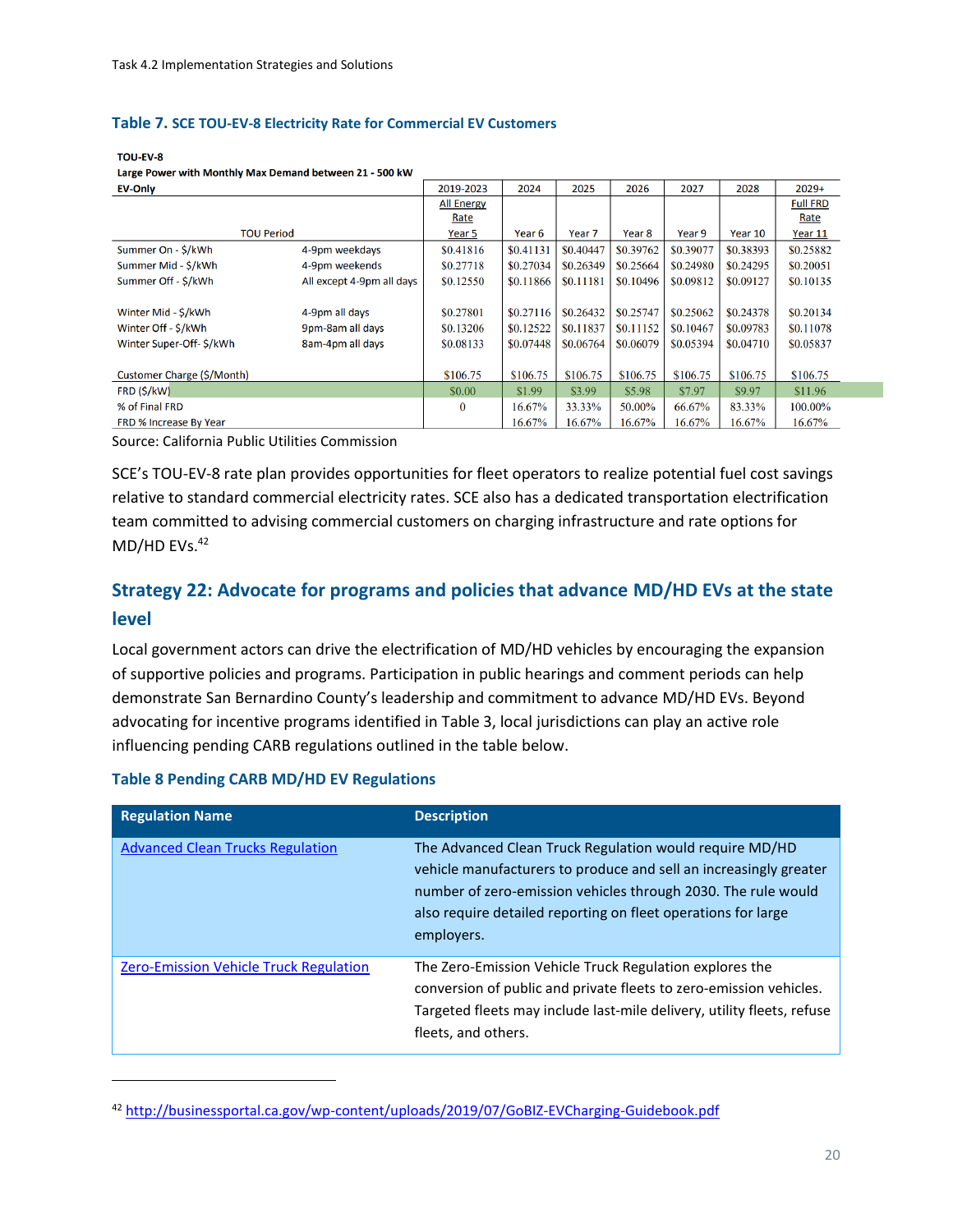| Zero-Emission Transportation Refrigeration<br><b>Units Regulation</b> | This regulation proposes a complete transition to zero-emission<br>transportation refrigeration units (TRUs) and limiting idling of<br>TRUs powered by internal combustion engines.                               |
|-----------------------------------------------------------------------|-------------------------------------------------------------------------------------------------------------------------------------------------------------------------------------------------------------------|
| <b>Zero-Emission Drayage Truck Regulation</b>                         | This regulatory concept would update CARB's current Truck and<br>Bus regulation to require the phase-in zero-emission drayage<br>technologies that reduce criteria air pollutant emissions in<br>sensitive areas. |

New statutory authority to establish zero-emission zones could also encourage the adoption of MD/HD EVs. Green loading or logistics zones in areas with elevated criteria pollutant emissions could create further incentives to adopt zero-emission vehicles, which may not be subject to fees or access limitations to these zones.<sup>43</sup> Zone-based regulations may be dynamic and become increasingly stringent as EV technologies become more commercially available.

# **Strategy 23: Update and streamline permitting requirements for hydrogen fueling stations**

As discussed in Section 1, the future is uncertain for fuel cell vehicles. Investment of public funds in hydrogen fueling infrastructure is not recommended due to this uncertainty. However, if there is private sector interest in hydrogen fueling infrastructure, local governments should not discourage this investment. FCVs may prove feasible for select MD/HD applications, and if to, local agencies will have an important role to play in the siting and installation of hydrogen fueling infrastructure for MD/HD vehicles. Cities can improve installation processes by identifying hydrogen as a transportation fuel in zoning ordinances, reviewing permit applications solely based on health and safety criteria, exempting hydrogen fueling stations from CEQA review processes where appropriate. All permitting requirements can be made accessible via an online checklist for station developers and fleet managers seeking to streamline installation processes. SCAQMD can potentially advise cities on best practices and experiences with deploying fueling infrastructure for fuel cell demonstration projects.

# **Strategy 24: Update and streamline permitting requirements for natural gas fueling stations**

NGVs powered by RNG will likely remain part of a comprehensive strategy to reduce emissions from MD/HD vehicles in San Bernardino County, and expanding natural gas fueling infrastructure will be critical for supporting the adoption of new NGVs. Inefficient and opaque review processes can cause project delays that hinder the adoption of CNG vehicles and delay the transition away from diesel vehicles. Cities can facilitate private investment this infrastructure by ensuring that permitting of natural gas fueling stations is streamlined and efficient. Zoning ordinances can clarify natural gas' use as a transportation fuel, and permitting officials could review applications solely based on health and safety criteria – ensuring that reasonable fueling projects get approved. Permitting requirements can be made

<sup>43</sup> <https://ww2.arb.ca.gov/sites/default/files/2019-12/SB%20498%20Report%20Draft%20121719.pdf>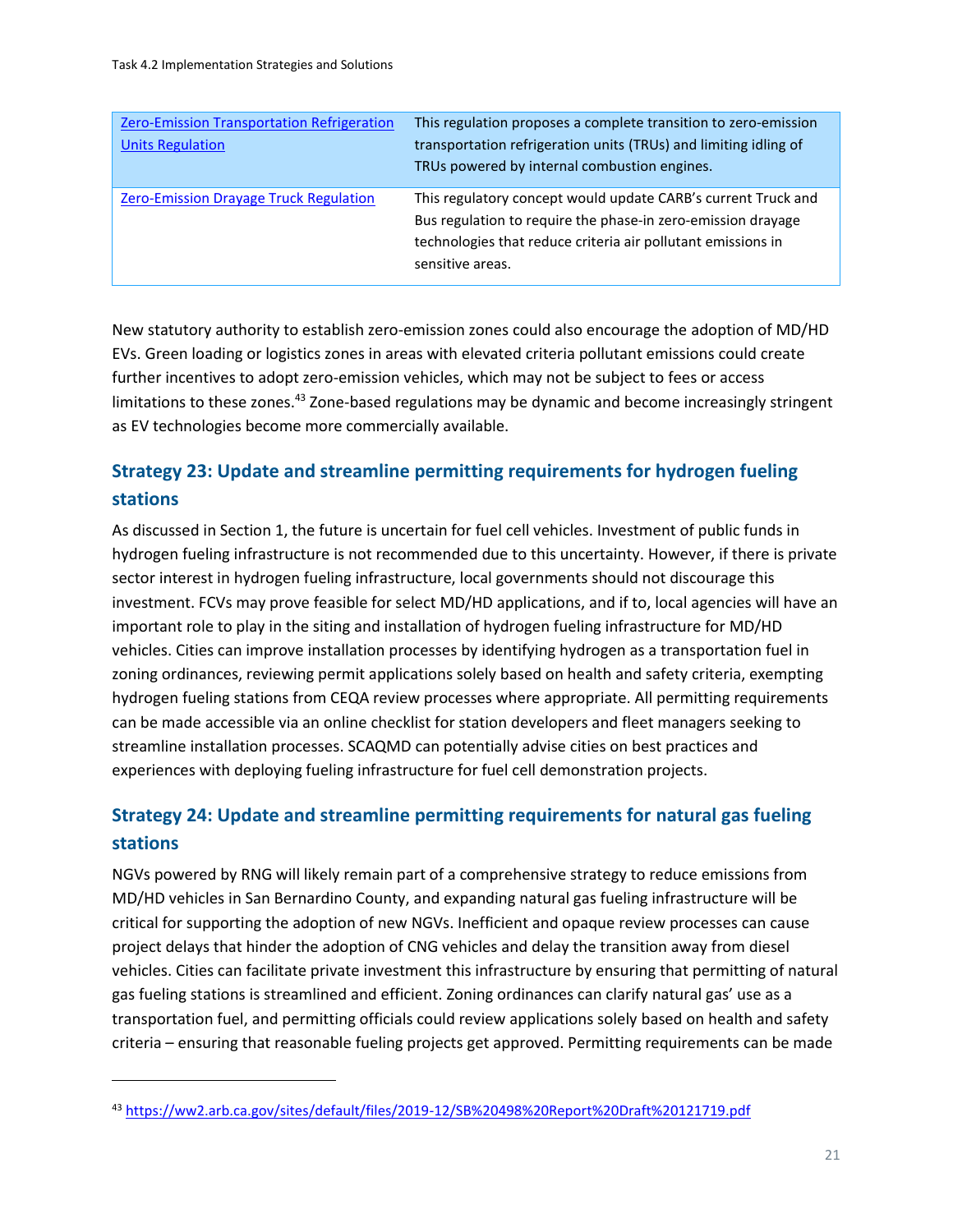accessible via online checklist for station developers and fleet managers seeking to deploy CNG fueling stations. Similar to hydrogen fuel cell projects, SCAQMD may also be able to provide guidance to cities on best practices for streamlining CNG station deployment.

# **Strategy 25: Encourage clean trucks through permitting of warehouses and industrial facilities**

In some instances, cities can use the permitting process to encourage cleaner vehicles at new warehouses and industrial facilities. Cities may require a conditional use permit (CUP) for approval of new development. CUPs are intended as a tool for the city to review and provide input on a facility's design and place restrictions on its operations, prior to project approval. CUPs are conventionally used to address environmental concerns in new land uses. CUPs place performance standards on a new land development in order to ensure compliance with general plan policies and local ordinances.

For warehouses and industrial facilities, performance standards in CUPs could include:

- If the facility owner operates a truck fleet at the site, a requirement that a portion of the fleet be a zero emission or near-zero emission vehicle.
- Requirement to install onsite electric truck charging infrastructure or hydrogen fueling infrastructure
- Requirement that facility developers and owners to establish an investment plan supporting zero-emission infrastructure.
- Requirement that the facility operator adopt a rate structure that incentivizes contracting with trucking companies that utilize the lowest emitting transport technologies.

Property and Business Improvement Districts (PBID) or Enhanced Infrastructure Financing Districts (EIFD), AB 617 Community Air Protection Incentives, and CARB's Zero and Near Zero Emission Freight Facility program all provide potential funding sources for fleet managers to leverage for transitioning to alternative fuel vehicles.

### **Strategy 26: Invest in knowledge maintenance on emerging clean vehicle technologies**

The MD/HD transportation sector is undergoing rapid change with the emergence of zero-emission alternatives to traditional diesel vehicles across an array of vehicle platforms. Many new models are expected to be commercially available in 2021 or shortly thereafter. However, many pilots and vehicle demonstration projects are underway now assessing the performance of these emerging technologies. Some of these efforts are taking place in or adjacent to San Bernardino County as part of a continued effort to reduce local emissions. Cities can reach out to CARB and other State and regional agency funders of these projects to gather more information on pilot parameters and gain preliminary insights into the viability of various zero-emission vehicle options. For example, Volvo LIGHTS (Low Impact Green Heavy Transport Solutions) is a program using funding from California Climate Investments (Cap-and-Trade revenue) to demonstrate battery electric trucks across Southern California. Several of the pilots are located in San Bernardino County, including: